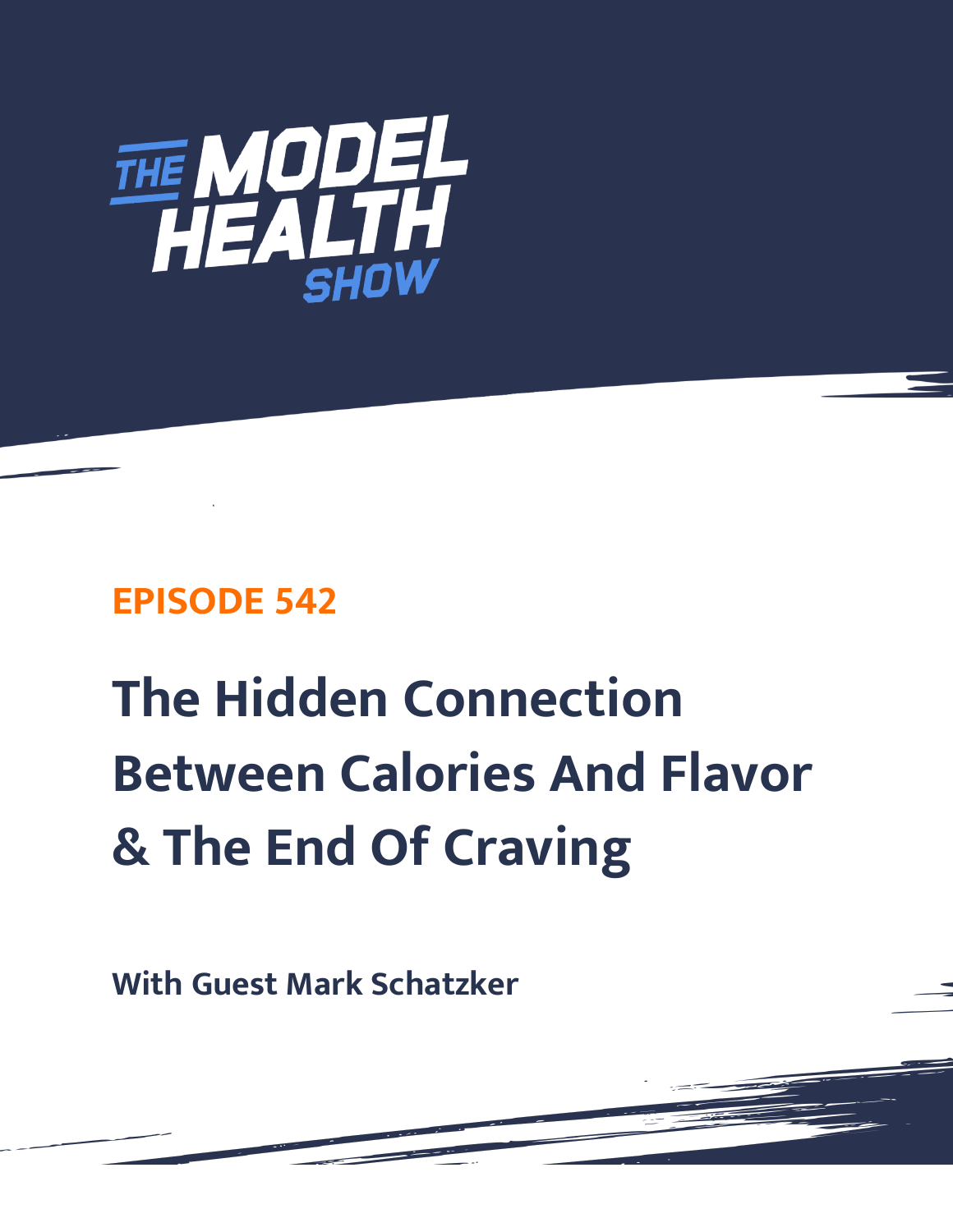### **You are now listening to The Model Health Show with Shawn Stevenson. For more, visit themodelhealthshow.com.**

**SHAWN STEVENSON:** Welcome to The Model Health Show. This is fitness and nutrition expert, Shawn Stevenson, and I'm so grateful for you tuning in with me today. The debate has been raging on for years now, are we eating too many carbs? Are we eating too much fat? Are we eating too many calories? We're all trying to get to the heart of the matter. What has happened in our society? What has led us to the place where, as of this recording, according to the World Health Organization, about 11 million people die every year from diet-related conditions? Here in the United States, we're knocking on the door right now, "Hello," we're knocking on the door, about 250 million of our citizens are now overweight or obese. It is beyond an epidemic, and this is one of those things, and again, it's much debated, but the reality is, what we've done thus far has not been working. And answering the question of, is it an over-consumption of calories, is it an overconsumption of carbohydrates, is it the fat? All of these things have been swirling around, and today, we're going to answer these questions. And I'm just going to give you a heads-up, this revelation is that it can quite possibly be none of these things, and it's likely something much deeper, something much more intimate, that is causing these metabolic derangements.

And the great news is that though the situation might look a bit bleak right now, there is light at the end of the tunnel, there is something that we can do about this, because when we're in a state like we are now, where again, we're knocking on the door of about 250 million of our citizens are overweight or obese, 130 million US citizens having diabetes or pre-diabetes, we are leading the charge in the world in these categories. We are the sickest, most chronically diseased nation in the world right now, and this is just for starters, with obesity and diabetes, not to mention heart disease, our number one killer, but we can also lead the charge towards healing. We can also lead the charge toward solutions. And also, really our world family is getting in on this when we start to look at things through the right lens. Again, so we're a good social experiment here in the United States because we're not doing well, and I believe that we can right the ship, but it starts with education, it starts with being able to... Sometimes the most difficult things to understand are the obvious.

Sometimes the most challenging things for us to analyze and for us to discuss, are the things that we consider to already be true. So today, we're going to dive into a domain and start to look at things through an entirely different lens, something where we're going to take a stepby-step approach with one of the most brilliant thinkers that I've seen to date in this domain of health, of nutrition, and understanding what is the underlying mechanism and have we been missing the mark all this time, and with that said, what can we do as far as our focus to start to turn this thing around for the better. So, it's going to be incredibly enlightening and [paradigm-shifting. So really, really excited for you to go on this journey with me. Now, one](https://themodelhealthshow.com/podcasts/mark-schatzker/) 

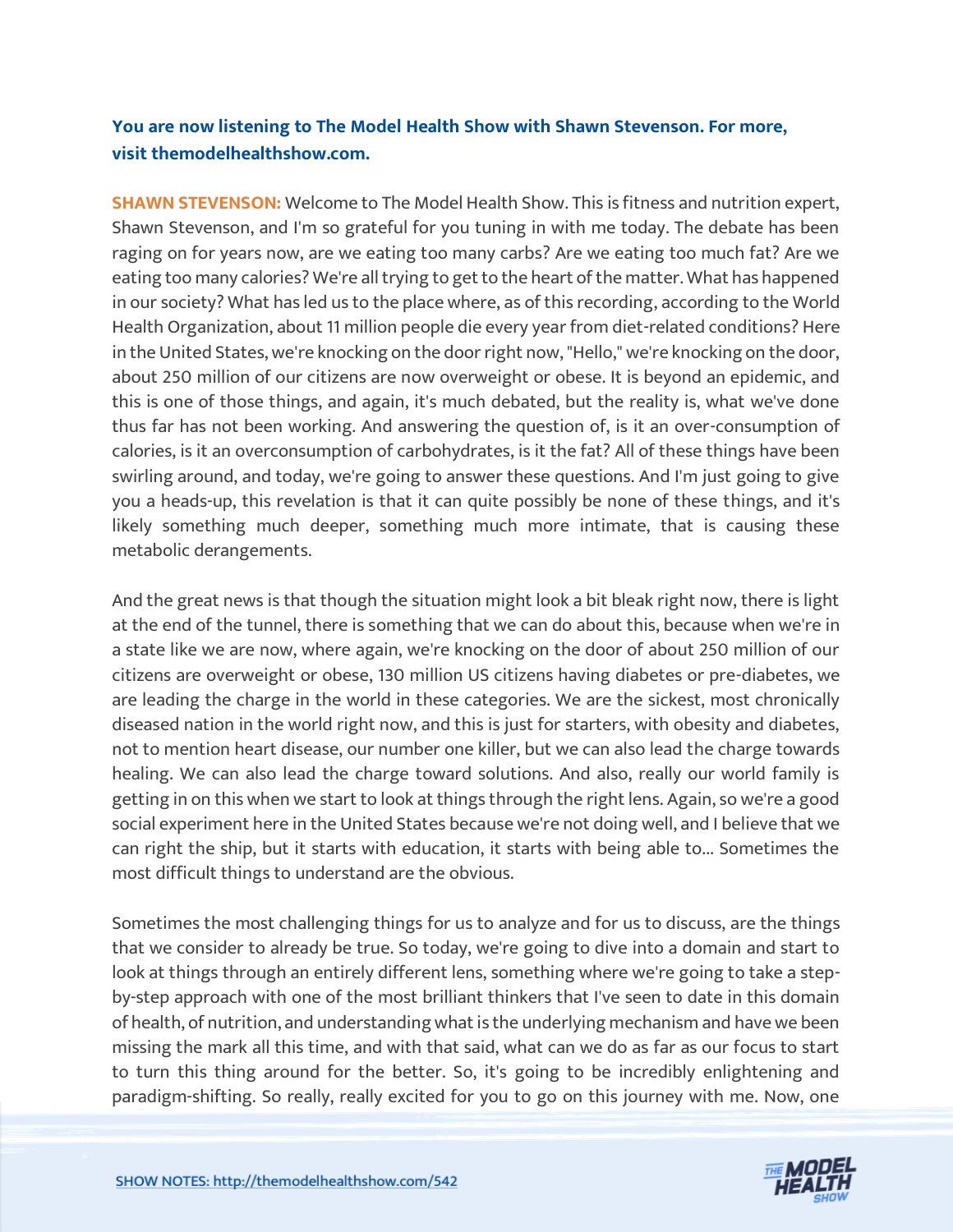thing that we do know for certain is that our macronutrients do matter, absolutely. And part of this is digging deeper into those categories and understanding that all carbs are not created equal, all fats are not the same. The same with protein, there's a spectrum of validity within, and there's a spectrum of value, there's a spectrum of benefit and potential harm.

And so, when we understand this, and we look at, Okay, our bodies are fueled, it is a primary fuel, but also if we're talking about structural integrity of the human body, of the brain, the human brain, if we're talking about the dry weight of the human brain is mostly fat, this matters, we have to give our body the primary building blocks for all of these structures that are dependent upon fat. Our cells could not maintain structure without fat, it's literally what's helping to contain the cell membrane. It's, in many ways, sort of like a version of a brain of the cell itself. In school, of course, we're inundated with this belief that it's the nucleus, it's the brain of the cell, but I'll give you a little bit of a heads-up here. You can remove the nucleus from the cell, and it can still live, it can still do stuff, it can reproduce, it can eliminate waste, it could assimilate things. Now, it might die a little sooner, a little sooner, but it could still last. But if I take your brain out, it's over, that's it, lights out. Alright, so just to say, "Hey, this is the brain of the cell, end of story."

There's also a remarkable intelligence with that cell membrane and the cell signaling, and being able to respond to the environment, there is a hyper-intelligence there, and it's largely governed by fat, and the quality of fats we provide for ourselves is of the utmost importance. A randomized double-blind study, published in the International Journal of Obesity and Related Metabolic Disorders, placed participants on a reduced-calorie diet that included either supplemental medium-chain triglyceride or MCT's, or supplemental long-chain triglycerides or LCT's. They just gave them two different types of fat to see what would happen. Same reducedcalorie diet. Now, here's what happened. After the data was compiled, they revealed that the group who included the MCTs in their diet lost more weight, eliminated more body fat, and experienced higher levels of satiety.

MCTs have a remarkable resonance with human metabolism, something interesting really takes place, and even if we're talking about the satiety factor, plays a lot in the bigger picture that we're going to be talking about today. But I'm a major fan of MCTs, and this is something that I include literally on a daily basis. I have some MCT oil, but the quality, like everything else, matters most. So, we're not just running out and getting MCTs from company X, because you hear that, "Hey, MCTs are great." We want to make sure that folks are getting things that are sourced from a place that is doing things with efficacy, that actually cares about the product that they are delivering for you.

I get my MCT oil from Onnit, go to onnit.com/model. That's O-N-N-I-T.com/model. You're going [to get 10% off their properly sourced MCT oil, coconut-derived, there](https://themodelhealthshow.com/podcasts/mark-schatzker/)'[s no other binders, fillers,](https://themodelhealthshow.com/podcasts/mark-schatzker/) 

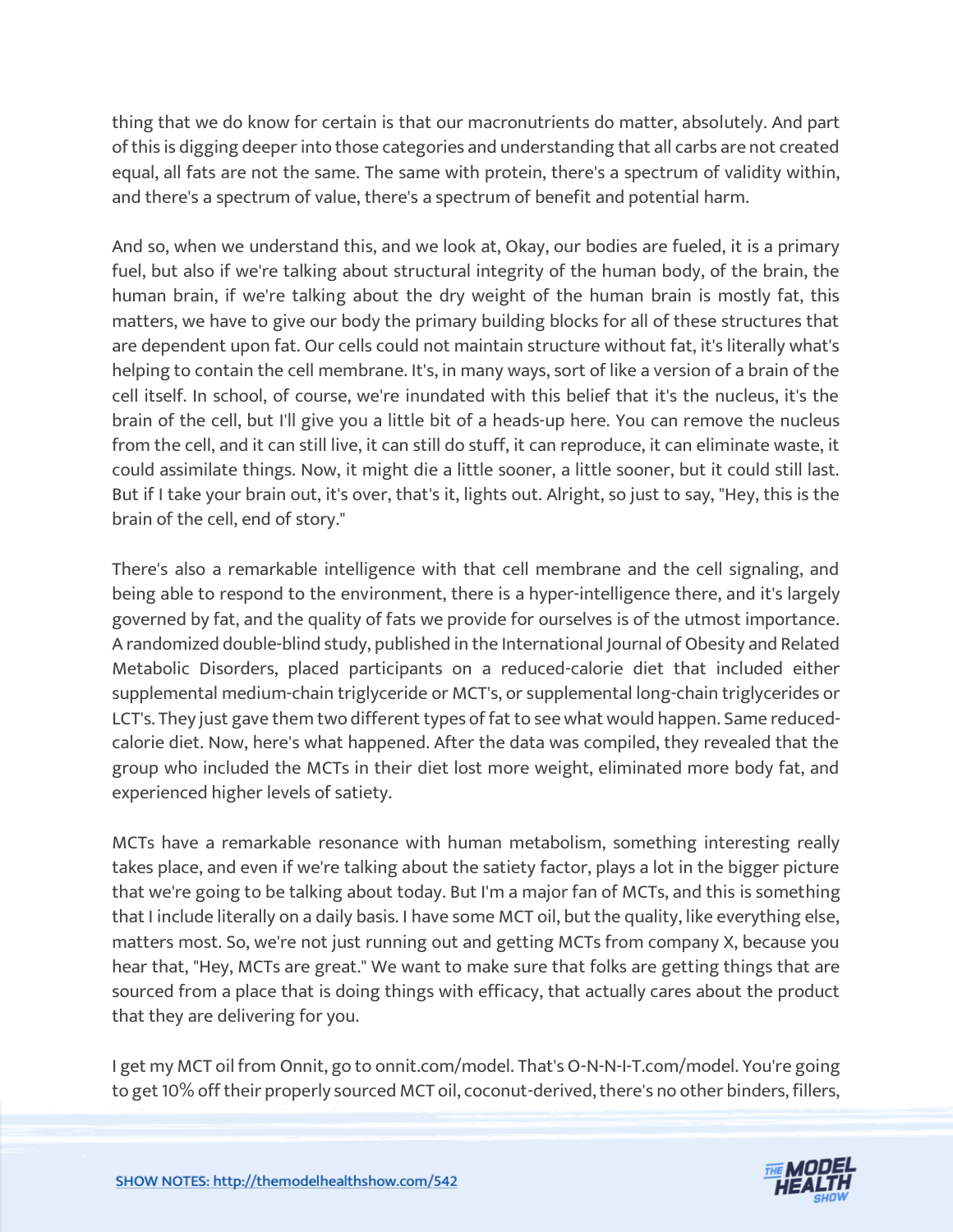there's no other things it's getting cut with. That's happening out there on the streets as well, these lower-level dealers that cut and stuff. You're getting that 100% primo MCT oil, alright? Again, this is something I have on a daily basis. And also, I know you can't see me right now if you're listening to the audio version of this episode, but I've got on an Onnit hoodie right now, and I'll just tell you when you step on the scene with Onnit gear, people notice. Alright? It's some of my favorite gear to wear. I work out, my Onnit tees, got my Onnit hoodie. They've got amazing apparel as well. Incredible style and this is geared towards fitness and performance as well, just so many great things. And guess what? You get 10% off that as well, so head over there, check them out, onnit.com/model. And now, let's get to the Apple Podcast review of the week.

**ITUNES REVIEW:** Another five-star review titled "Best health show out there" by Ed Chase. "Great show, the information I have learned from Shawn has been so empowering, so grateful for this show and his books, great content, and he's very meticulous regarding the information he shares, always giving us the unbiased truth."

**SHAWN STEVENSON:** Let's go. That's what it's all about, thank you so much for leaving me that review over on Apple Podcast, and if you're yet to do so, please pop over to Apple Podcast and leave a review for The Model Health Show. And on that note, let's get to our special guest and topic of the day. Our guest today is Mark Schatzker, he's the author of the brand-new book, The End of Craving, and also, he's the author of the smash-hit book, The Dorito Effect. He is a writer and a residence at the Modern Diet and Physiology Research Center, which is affiliated with Yale University. And his writing has appeared in The New York Times, The Wall Street Journal, and The Annual Review of Psychology, and he's back for his second appearance here on The Model Health Show, to drop some powerful insights. Let's jump into this conversation with the amazing Mark Schatzker. Incredible to have you back on the show. How are you?

**MARK SCHATZKER:** I'm great. Very happy to be back.

**SHAWN STEVENSON:** Such an honor. Your first book blew my mind, I think it blew the world's mind. The Dorito Effect. But you've got a new book out. And if I could tell you this, I've got it right here in my hand, this book is so phenomenal, you're such a great writer, and I think you know this already, but I'm just going to give you a confirmation here, but you're such an incredible writer and storyteller, and so it's just like, it's so interesting, just to read along with you as you're telling these stories. So, man, hats off to you. The End of Craving is out right now. Everybody, make sure you go get a copy.

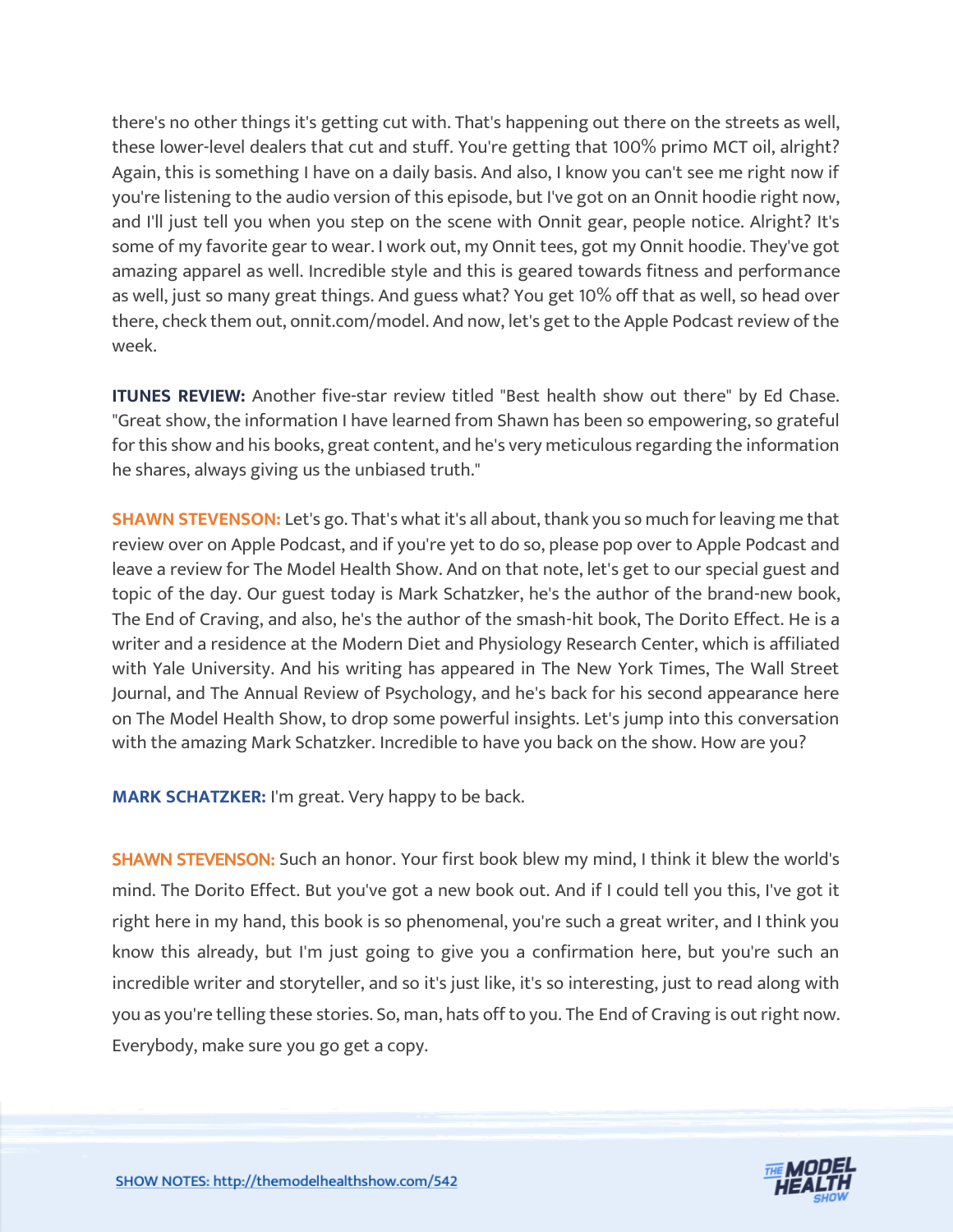MARK SCHATZKER: Well, you're incredibly kind. Thank you so much for the nice words.

**SHAWN STEVENSON:** Of course, so the first thing I want to ask you about is, the debate of the day is the carbs versus fat debate.

MARK SCHATZKER: Yes.

**SHAWN STEVENSON:** But this debate has actually been going on for decades now, and you highlight that.

MARK SCHATZKER: It really has. Yeah, it has. It's funny when you think about how long it's been, it's like 20 years that we kind of... The carb thing has been happening, it's been kind of developing, but it's like a good two decades old now, which it doesn't feel that old, kind of like me, I don't feel that old, but I am.

**SHAWN STEVENSON:** That's right. And you also talk about Atkins coming forward, and him sharing his data...

MARK SCHATZKER: Yeah.

SHAWN STEVENSON: But actually, having folks to put these things to the test and some of the studies you actually talk about, with low carbers going up against folks doing a low-fat protocol. And can you talk about some of the results that are actually seen when these things are put to the test long-term?

MARK SCHATZKER: Yeah, so this kind of popped into popularity about 20 years ago, there was a famous essay in The New York Times magazine, What If It's All Been a Big Fat Lie, by Gary Taubes, and that's when the kind of the low carb movement started to gain respectability, a lot of scientists got on board. Well, since then, it's been two decades, there's been a lot of scientists putting it to the test, and what we see is that in trials, when scientists test this, it doesn't work out. So, I talk about two studies in the book, one was by Kevin Hall.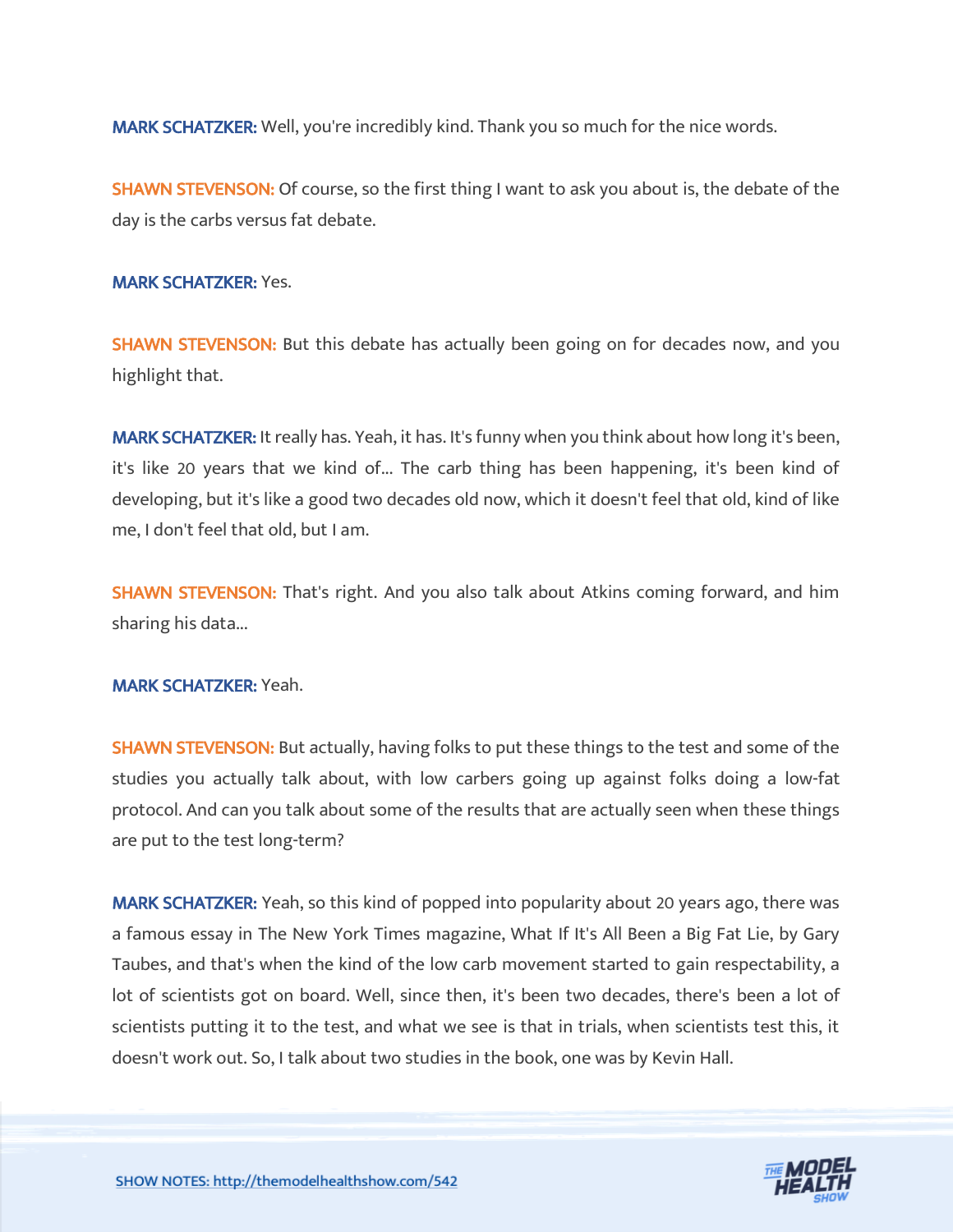He put subjects in a metabolic ward, which it's kind of like a hospital hotel where he can teach subjects and he can feed them a diet that is absolutely pinpoint on whether it's high fat or high carbohydrate, and then he can measure every aspect of how their body functions, to see if we see what the carbohydrate-insulin model predicts, which is to say, this metabolic defect that consuming carbohydrates causes a change in metabolism and causes the accumulation of fat. And what we see is that that just doesn't happen. What he found, to his surprise... 'cause it's interesting when you consider, there's two kinds of macro-nutrient fuels that the body runs on: Carbs and fat, and they're quite different. Fat is gooey, blubbery, and carbs are starchy or sweet. And what was so interesting about this study is that the human body could use them almost exactly... With the exact same rate of efficiency.

If anyone had the advantage, it went to carbs, in fact, that people seem to not gain weight or lose weight a little bit more easily, but it was such a fine difference as to be academic. What was so startling about that study was how similar they were. Well, then there was another study done at Stanford by Christopher Gardner, a very well-respected scientist. And this wasn't done in a lab, it was done with hundreds of subjects, free, living people, half of whom were on a healthy high-carb diet and half of whom were on a healthy ketogenic or high-fat diet. And we saw the same thing happen, which is to say, if people stuck with the diet, they tended to lose weight, and it was in equal measure, which is to say, if people followed both diets, both were effective. But not everybody managed to do that, some people, in fact, gained a tremendous amount of weight. And all these ratios were equal, such that if you looked at kind of a bar chart of each diet and how the various people performed, they looked identical.

So, what the science is telling us is that we've been casting about, thinking that the villain, that the agent that is causing us to gain weight is the fuel, that we've been consuming the wrong fuel. In the 1970s and '80s, we thought fat was the wrong fuel, and then we switched, and we said carb is the wrong fuel. And what we're finding is that that's just not the case. People with obesity tend to consume both of these fuels in too large of an amount.

**SHAWN STEVENSON:** This is a powerful statement, because, of course, this debate is raging on, when in reality, if we look at the data, what we see is that, again, as you mentioned, both diets tend to be effective, which folks who become very religious about their diet tenet, because it

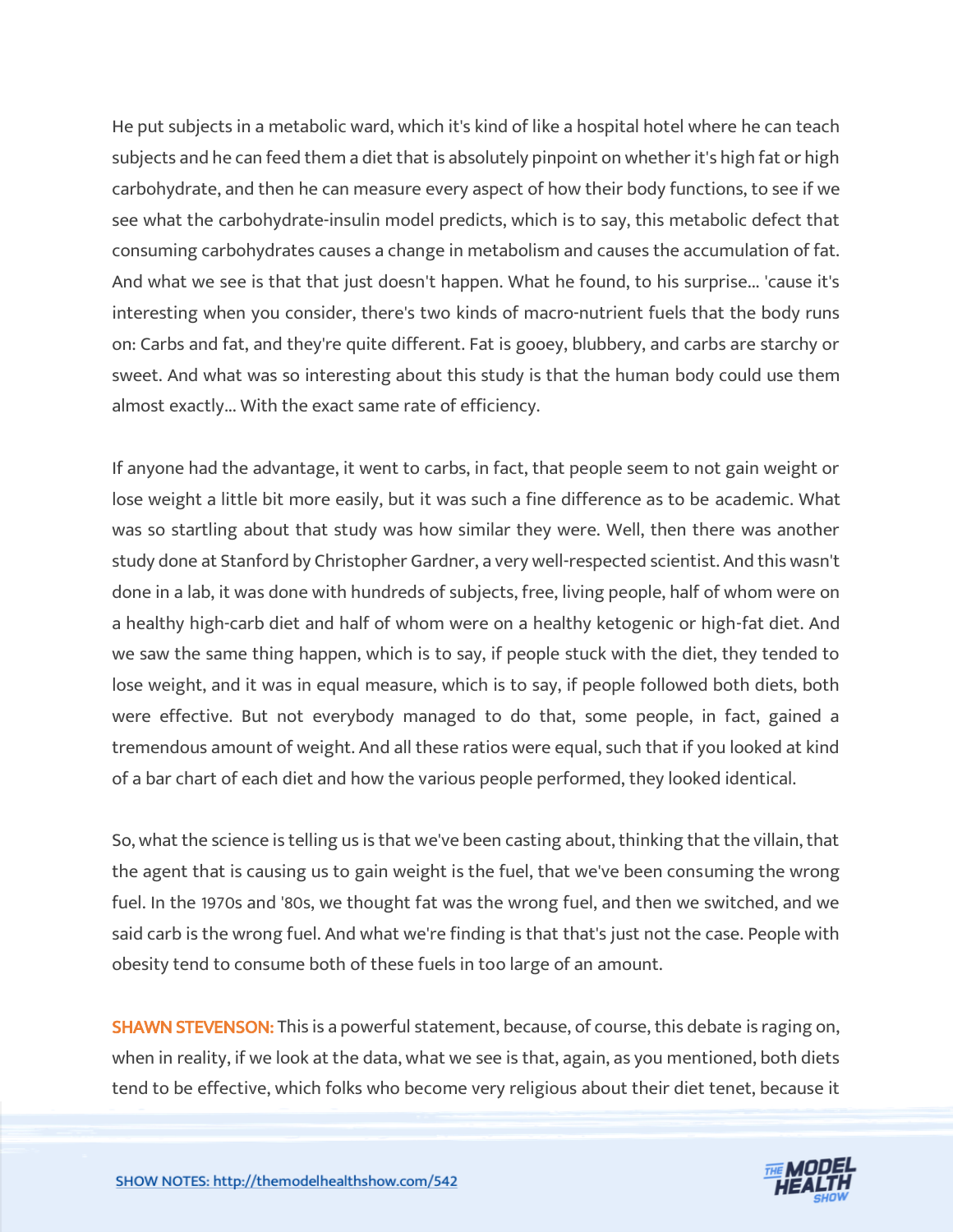might have worked for them, believe that this is the solution for everybody, when in fact, it's a diversity.

#### MARK SCHATZKER: That's right.

**SHAWN STEVENSON:** And one of the things that is so interesting, again, we can look at some of the underlying mechanisms here with insulin, with leptin and all these different things, but at the end of the day, are folks losing weight and can they sustain it? And you just mentioned another thing. So, we're trying to target and demonize the macronutrients to try to figure out how do we crack this code of rampant obesity in our culture? But also, one of the other things we target is calories. And in the book, you talk about a study from Yale University that set out to find if posting calorie information next to restaurant menu items could help people to eat more sensibly. Talk about that.

MARK SCHATZKER: Yeah, this is... Well, because we all feel that consuming excess calories causes weight gain. And I think that is true. And we also think, well, then we just need to control that. So, if we post the numbers next to menu items, "This has 200 calories, this has 500 calories," maybe this will help us make better choices. But what we find in studies... When people have access to that information, does it change their choices? Yes, it does. But in the short term. So, people, when they see that information, they might decide to have maybe just one slice of pizza instead of two, or maybe to have a salad. But what we find is that later on, they will have a larger dinner, they might snack in front of the television, and unconsciously, they will gain that back. And what this is telling us is very important, is that so much of how we've regarded diet and weight gain has been based on a myth, which is that we have conscious control over what we eat and how much we eat. And so much of this is, in fact, controlled by a deeper part of the brain that we don't really have access to. It's kind of like your heart rate or the rate at which you breathe or how you unconsciously blink. These aren't things that you can make a decision about. They happen often despite your strongest efforts to change them.

SHAWN STEVENSON: Another thing that I love... You start the book off by basically pointing out these fallacies that we tend to have. And you highlight this incredible city in Italy that is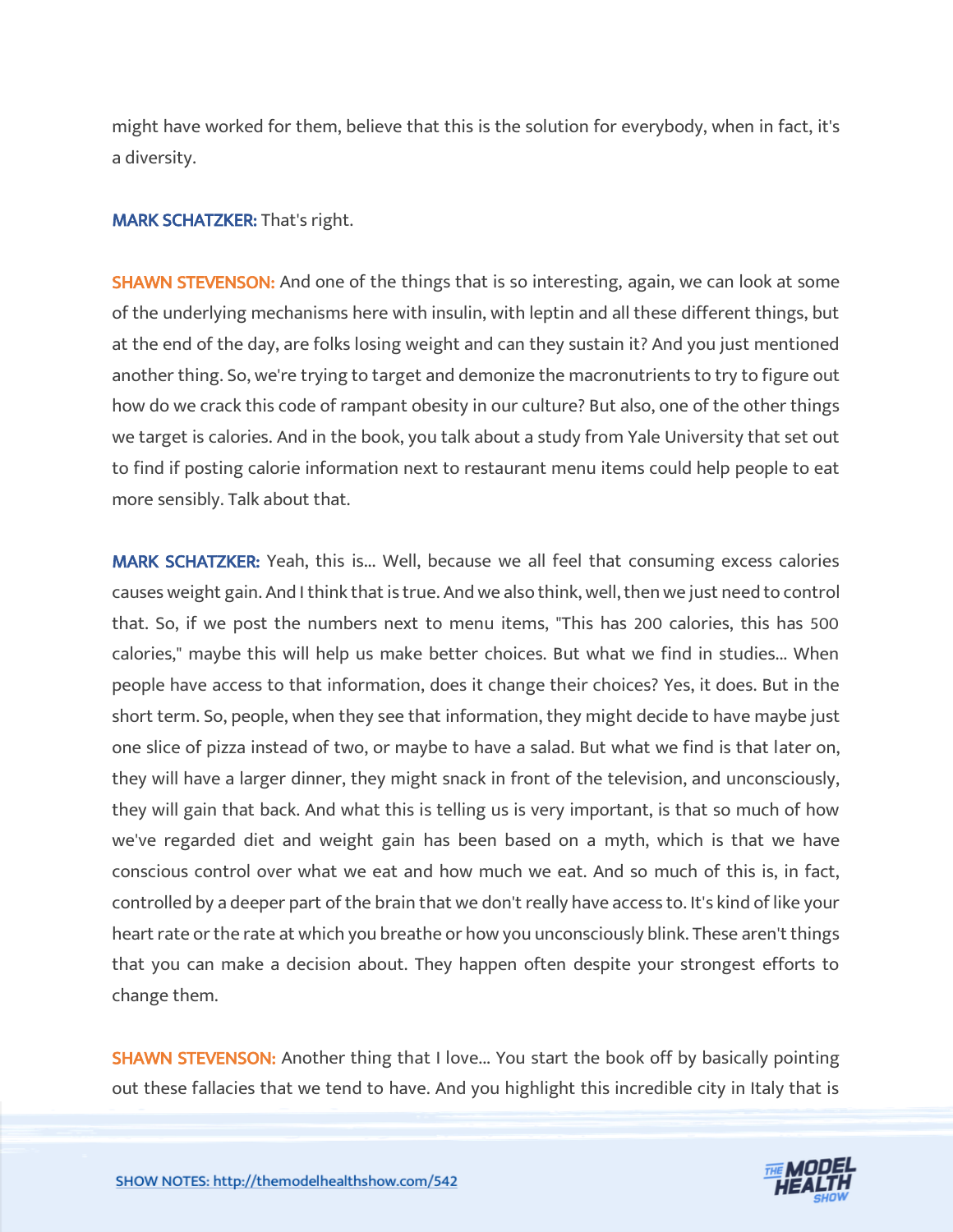well-noted for its plethora of delicious food. Because another argument is, well, it's because of the amount of food we're consuming here in the United States versus there, and eating, "bad foods," what we would consider on the surface to be bad foods. Can you talk about this city and that connection?

MARK SCHATZKER: Well, and even more, I think we're afraid. We've been guarded against the pleasures of eating. There's that famous saying, if it tastes good, spit it out. That we think the pleasure of eating is going to take us to a bad place, that we're somehow inclined towards over-eating. So, then I visited a city called Bologna. This is in Northern Italy. They do not eat a Mediterranean diet in Northern Italy. You're familiar with the lunch and meat balogna, sometimes called bologna, it comes from Bologna. There, they call it mortadella. It's a deli meat that they take enormous pride in. They have rules about how it's made. And you can see that it's flecked with cubes of white fat. They are not afraid of fat at all in Bologna. They have another... I wouldn't even call it a meat, a... It's called lardo. It's very thinly sliced pig fat, and they drape it over crusty bread. This is carbs and fat in its purity, and they revere it as a wonderful delicacy. They revere pasta.

In the Chamber of Commerce, they have a golden noodle. Their favorite noodle's called tagliatelle. It's kind of wider than spaghetti, it's made with eggs. Once again, a blending of these two nutritional villains, carbs, and fat. They have the platonic, perfect, golden noodle, the scientific achievement that all noodles should aspire to be. They have a repository of recipes in Bologna, which is to say, rules as to say, these recipes, and we're talking about things like lasagna, or their famous meat sauce, must be made a certain way. The food in Bologna is incomparable. It is one of the world's great dining destinations. Millions of people from all over the world fly to Northern Italy, just so they can eat what the locals are eating. So, if it were true that eating this delicious food is going to make us gain weight, you would expect these Northern Italians would be the plumpest in the world. And their rate of obesity is astonishing, it's less than 8%. Here in the United States, it's 42%. Just try and reckon that. 8% versus 42%.

**SHAWN STEVENSON:** This is nuts... To put it lightly. And just looking at... Here we have a population of folks who are consuming, as you mentioned, with... Throughout the book, delicacies in terms of pastries and pastas. And bologna... But again, this is just a little

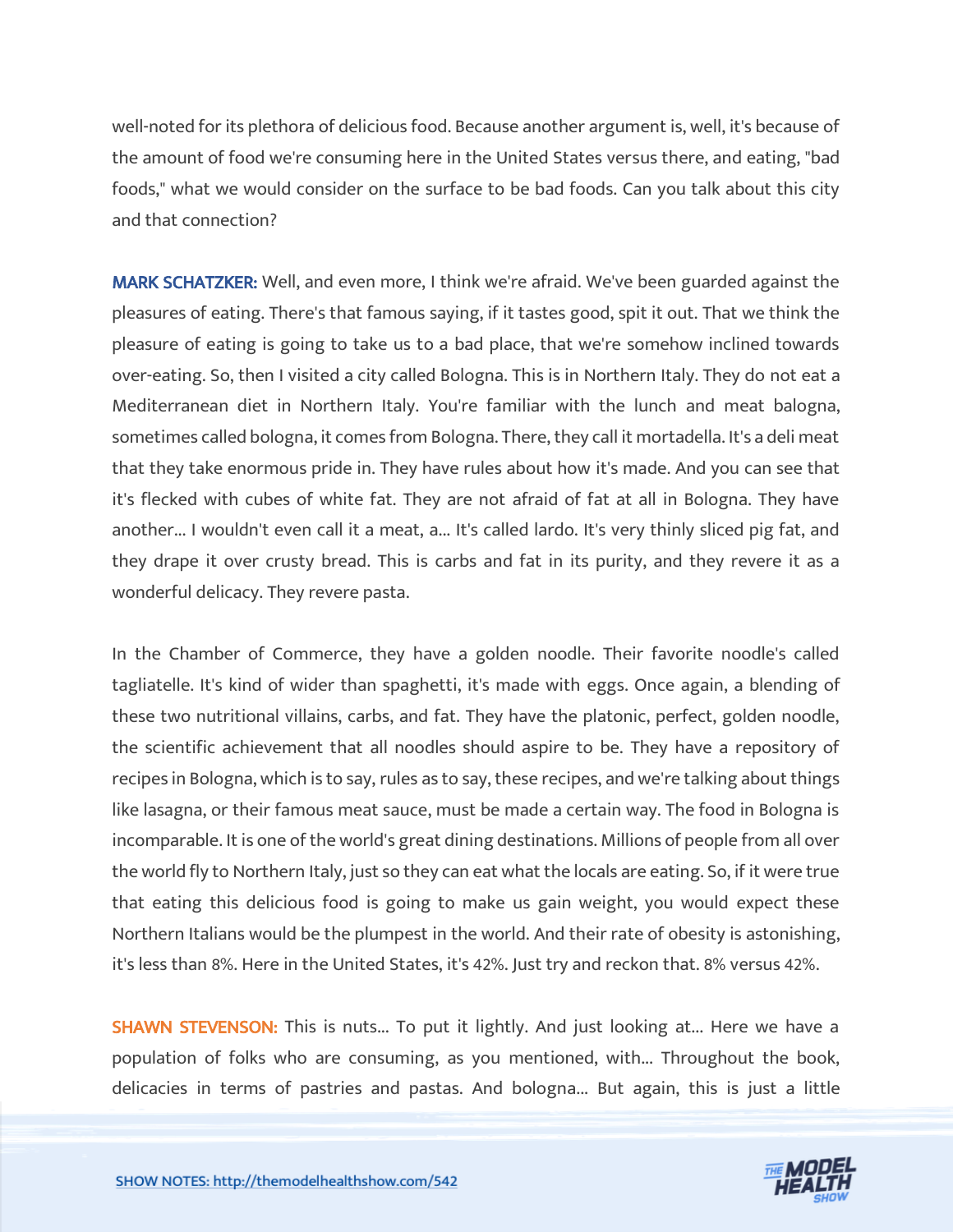foreshadowing, the baloney that I was eating from my corner store was not the same baloney that these folks are eating.

MARK SCHATZKER: It's not the same. No. And that's an important difference.

SHAWN STEVENSON: And so, I would go there, we'd get it sliced... My mom would have us go get that... The baloney sliced up. And oftentimes, of course, we would fry it. And we'd do our hood sandwich, basically. But it has a root... And also, even the most popular really pasta dish, coming from this particular place. But what people tend to think of when they think of Italy... We think of these various blue zones, we think they're just eating fish and vegetables and olive oil, and that's the end of story. But it is so much more colorful and so much more variety than that.

MARK SCHATZKER: Yes. And in fact, that classic Mediterranean diet, you tend to find further south in Italy. And oddly enough, there's actually more obesity in Southern Italy. Now, I'm not going to say that's due to the Meditation diet, but it's just to say, this is really so much more complex and fascinating, and I also think exciting. I mean, think about it, there's this population in Italy that's eating this wonderful, rich food and their trim. I mean, this gives us hope.

**SHAWN STEVENSON:** Right. And that's what it's really all about. And so, building upon this, you also talk about this really strange epidemic, that gripped Europe and also it made its way here to the United States. Let's talk about that.

MARK SCHATZKER: Yeah, because I want us to think, well, what's different about them? And I start to look at the history. And the truth is that Northern Italy was at one time, quite similar. This is going back a little over 100 years ago. They had an epidemic, a pandemic, and they didn't know the cause. It was called pellagra, which in an Italian dialect, literally means rough skin. And that's how it would start. It would start with a skin scale... A farmer, or a farmer's wife. And it might come back the next year, and it'll start to spread. And eventually, they would be covered in these hideous skin scales. They would lose their appetite, they would get horrible diarrhea, they would get dementia, they would behave in odd ways, they might attack children, and eventually they would die. And this is was...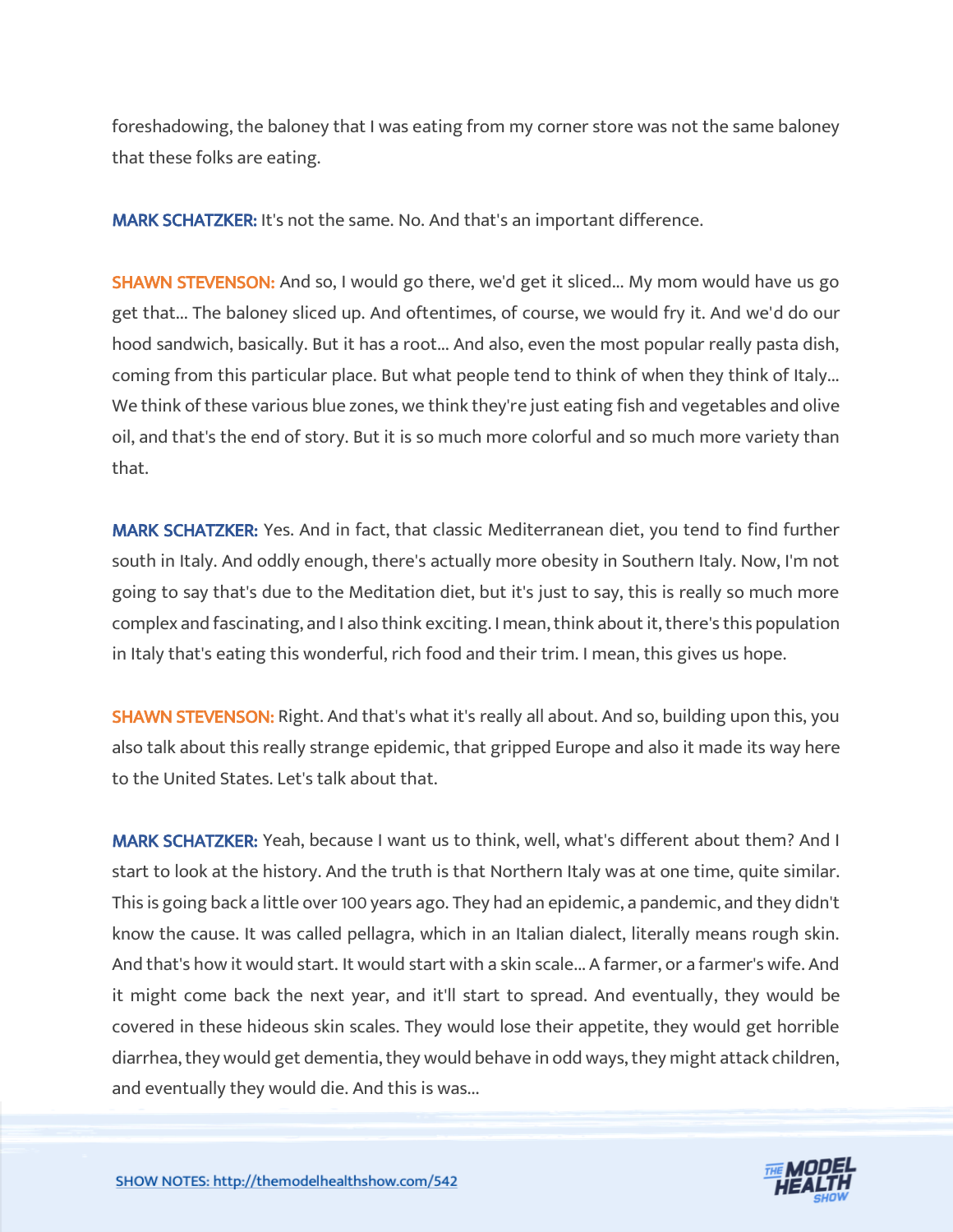**SHAWN STEVENSON:** You mentioned also... I got to point this out, you mentioned one guy cut his penis off and threw it out a window.

MARK SCHATZKER: Yes. Yes, I did. Yes, exactly. One guy...

SHAWN STEVENSON: My team is looking at me like, "Where did that come from?"

MARK SCHATZKER: Yeah, no, and it happened. He did do that. Which is a testament to what a powerful grip this disease had over people's minds. It literally changed the way they thought. Well, in... Just shortly after the turn of the last century, pellagra suddenly appears in Georgia. And again, it's a pandemic. It spreads throughout the South. And just like our modern pandemic of obesity, nobody knew the cause. There was all sorts of experts that claimed they knew the cause. They would pound their fists on the table. Some said it was caused by mosquitoes. Some said it was caused by germs, some thought it was a parasite, some thought it had to do with, whether you lived close to a river or not. They really had no idea.

And pellagra actually played a major role in our understanding of nutrition. It was eventually deduced by an epidemiologist named Joseph Goldberger, that it wasn't a disease, not an infectious disease, it was a nutritional disease. Because he cured people by getting them to eat different food. He would go to a sanitarium, for example, and he would make people eat... Have people eat milk or meat, cheese, beans, and the pellagra would disappear. And what we learned from that was that the conception of food changed. Food wasn't just food. They understood that there was elements within food that were necessary for the continuation of life.

And we eventually identified what the missing element in the diet of people with pellagra was. And it's what we call Niacin or vitamin B3. And this was a game-changer. This led to the eradication of pellagra. But what is so different is how these two cultures dealt with it, because I think that is what would define the present moment, we're in.

SHAWN STEVENSON: And so, how did we deal with it? Let's talk about enrichment.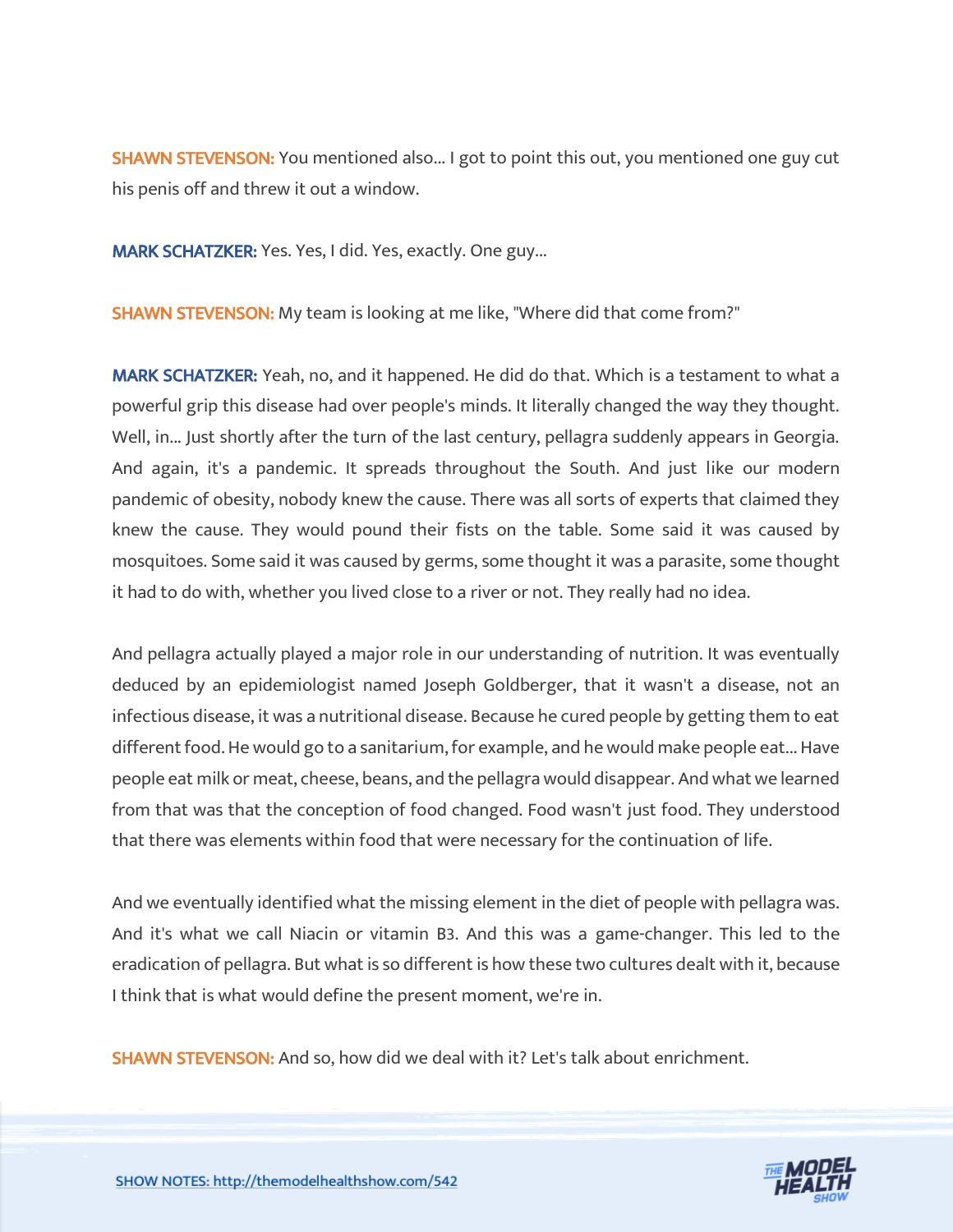MARK SCHATZKER: Yeah. Well, we did what you'd think you should do. If we're not getting a vitamin... If there's people out there literally starving to death because they're not getting this essential nutrient, let's just put this nutrient in the food system, it makes so much sense. And that's exactly what we did. In the early 1940s, the American government passed a law encouraging... Essentially making law what they call enrichment, also called fortification. We began to add B vitamins, Niacin, Thymine, Riboflavin, also the mineral iron, at first to white bread, but then to all processed carbs. It made its way into pasta, into flour, into cornmeal, into rice. And it had just as a magnificent effect. Pellagra just disappeared almost overnight. It was such an amazing example of if you marry nutritional science with public policy, amazing things can be achieved. We eradicated the disease that caused incredible suffering and killed thousands of people.

**SHAWN STEVENSON:** Wow, wow. And I don't want everybody to miss this point, was that folks were eating. And we actually, in the United States, it was the pellagra belt.

#### MARK SCHATZKER: Yes.

SHAWN STEVENSON: And so, we're talking about the southern countries, and folks were obviously eating, they were eating regularly eating food. But the food that they were eating was lacking in these key nutrients, needed to not just sustain health but to prevent rampant issues like this.

#### MARK SCHATZKER: Yes.

**SHAWN STEVENSON:** Got it, got it. And so, moving forward into this... So, this... We're building on a case here.

#### MARK SCHATZKER: Yes.

**SHAWN STEVENSON:** The next portion of this that you highlight in the book, is bringing forward this very powerful concept that's really well highlighted in the television show, The Biggest Loser, for example. When folks are brought forward, they're doing the conventional

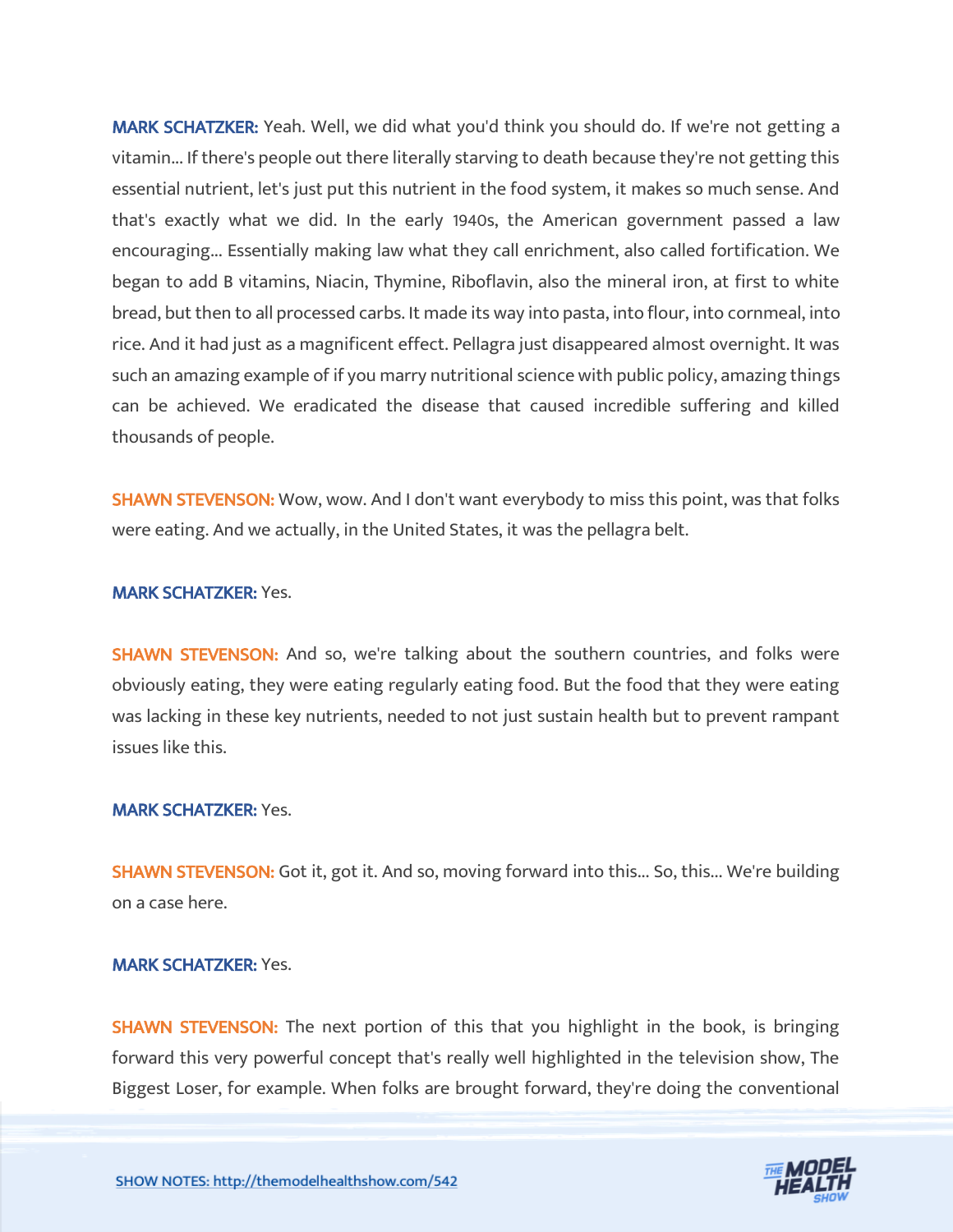protocol, exercising their face-off, dieting, they're doing the normal metrics, and they lose tremendous amounts of weight. But something really interesting or also can be framed as heartbreaking, happens after the show that most folks don't see. Let's talk about that.

MARK SCHATZKER: Yeah. Well, in the case of The Biggest Loser, there was just a lot of weight gain, which is what the scientists would predict. It's very hard to sustain weight loss, which is one of the challenges in diets, is that they seem to work in the beginning. Usually, a diet works for about six to eight months, and then it stops working. And because of that, people blame themselves. They say the diet was working, I failed. But what's really happening is they're running into their brain. The brain regulates body weight and that this is what nobody really wants to talk about 'cause it's kind of devastating to the diet industry, because they all want you to believe that you can... You have it within your power to make a simple decision. And it really isn't like that. You're going up against something very powerful, which is your brain, your brain's control over your body's physiology.

**SHAWN STEVENSON:** Yes, yes. And so, these are highly evolved... We tend to think possibly that we're broken, or things aren't working correctly, but your brain is doing largely what it's designed to do. And we've got the hypothalamus integrating our kind of temperature and also our nutrient thermometer in many ways, and so many other facets of our health, regulating the release of human growth hormone, all this different stuff. But what tends to happen is, we... Again, we maybe make a rapid jump in our weight loss or even an attempt in weight gain, but this thermometer tends to bring us back to this set point.

MARK SCHATZKER: Exactly. And this is an important point 'cause everybody thinks they're kind of... They emerge from the womb on a lifelong mission to get fat. And they say... It's like the stomach is this un-fillable pit. But that's not true. When we start to lose weight, the brain says, I want you to gain the weight back. But then scientists do overfeeding studies where they force people to eat food, and it becomes awful.

They had to do the early studies in prisons because it's just so unpleasant to be forced to eat more food than you need. It's difficult to get people to gain weight. And then when the studies are over, they lose the weight, so people bounce back to the set point. And the setpoint wasn't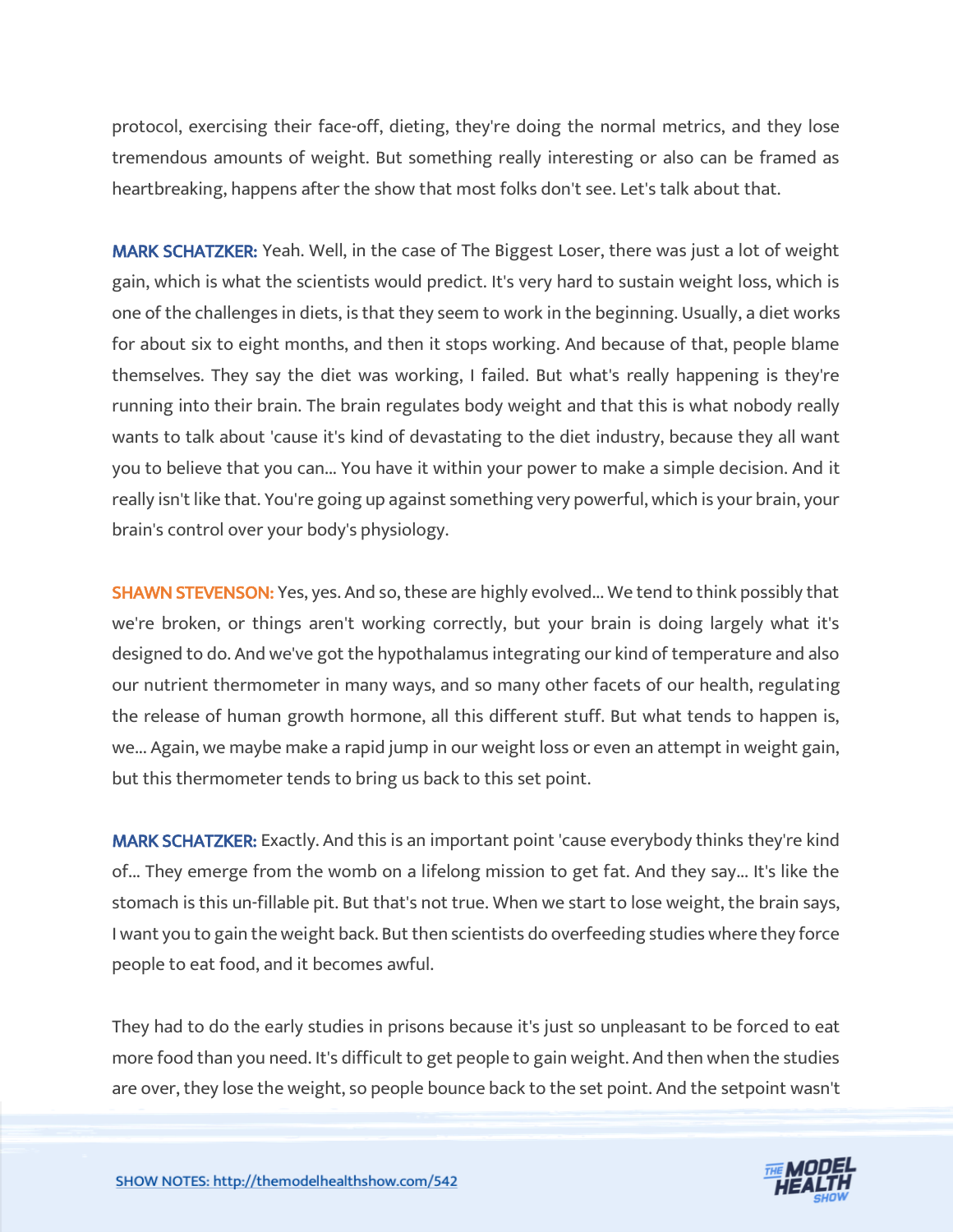always as high as it is now. So that's what this book... I was really fueled by this question of, what changed? And that's what got me on track with looking at Italy and the Southern US and pellagra. Because if we come back to that for a second, what is so interesting about the South is it really didn't work out well in the end. If you look at the...

It was called the pellagra belt, it is now called the obesity belt, or it's called the diabetes belt because the South graduated from one nutritional disaster to another. And you get the sense from looking at nutrition in the South that you're screwed no matter what you do. You're either going to starve or you're going to eat yourself to death, but there's no happy medium.

But maybe there is. Because let's go and look at Italy. Like we said, they eat a fantastic diet, a rich diet, a wonderful, amazing, unimaginably good diet in Northern Italy, and the rate of obesity is so low. So, what did they do differently? And this is where things get really interesting because they didn't... They could have said, "Let's just put vitamins in the polenta, in the pasta," and they didn't do that. And you look at it and you think like, "Why not? That just seems so obvious." And what they did do seems kind of medieval. They said, "Poor people should raise rabbits."

They set up communal bread ovens. One of the things they said is that people should drink wine, which you're like, "Wine. Are you nuts? These people are dying of a nutritional deficiency and you're saying drink wine?" But there was actually kind of maybe an accidental wisdom to that because the wines back then were not as well-filtered as they are now. They had a lot of yeast in them. And yeast actually has a ton of Niacin in it. So, telling someone with pellagra to have some Vino is actually good advice.

And here's what's interesting about Italy, they ate their way out of a nutritional deficiency. It took longer, but it worked. But what's so interesting is, you look at where they are hundred years later, and they have such a positive relationship with food. So, let's go back and say, "What's the difference?" Like you just said, our brain's smart. We have this hypothalamus, that there's this idea of a set point, that the brain knows how much it wants you to weigh and that it isn't inclined to weigh that much. What changed?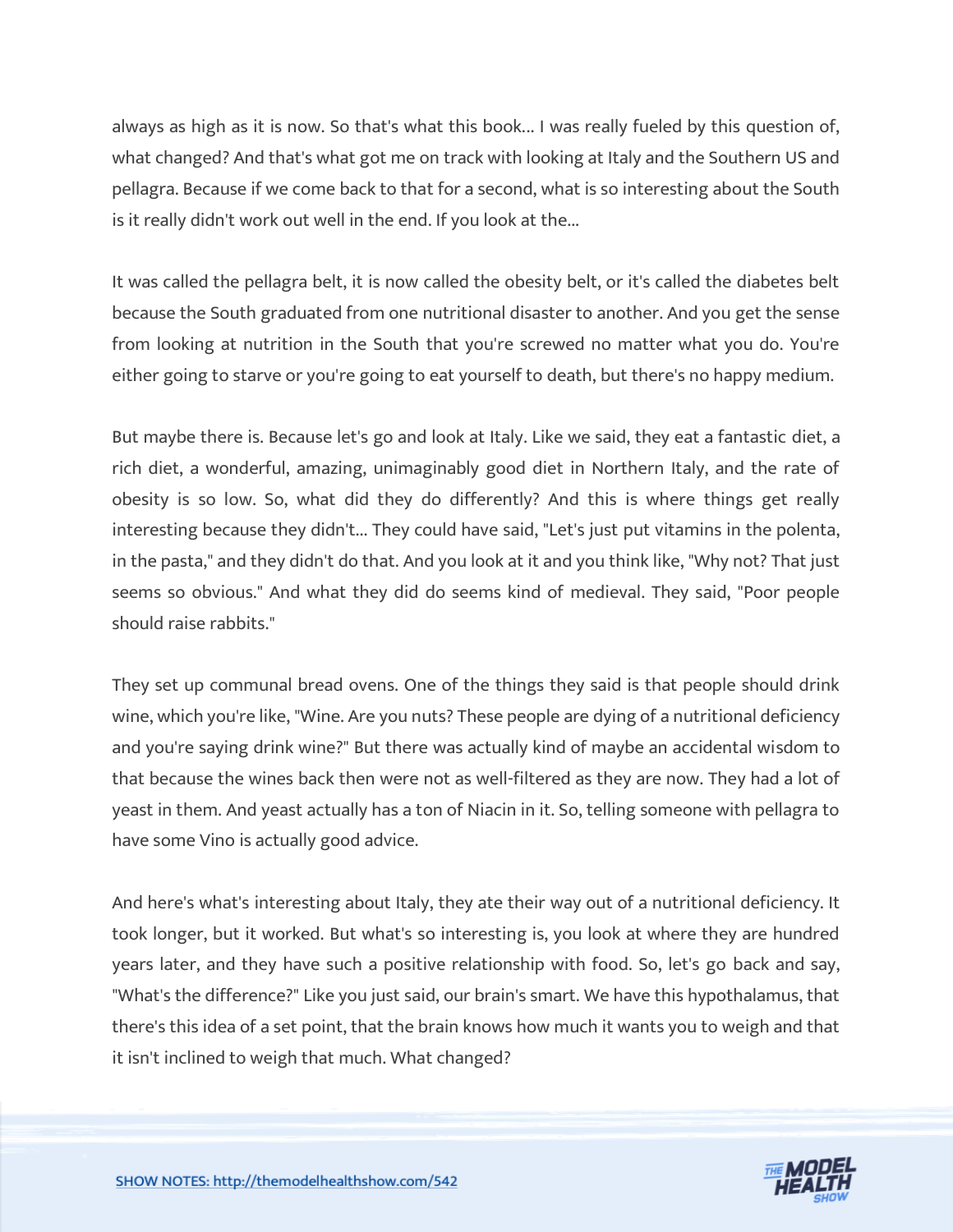Well, let's look at how these two cultures looked at food. We looked at food, and we said there's something wrong with food. Sometimes it doesn't have the vitamins we need, and there's something wrong with us, 'cause we don't know what we need to eat because people will eat food that doesn't have the right diet. The Italians said, "No, no, no. Food isn't the problem. Food is the cure."

To the Italians, it was obvious that pellagra was caused by poverty. People couldn't afford to eat good food. All they could afford to eat was cornmeal and pork fat. Well, of course, they got sick. So, we saw food as a problem, and we saw ourselves as the scientific saviors who could step in and fix it. Italians saw food as the cure, and they saw food as having essential and worthy qualities. That the experience of eating food should be embraced, and that we should not be afraid of food.

And it seems odd because their approach is not nearly as technical, it's not steeped in science, but I believe it's the correct approach. 'Cause all we need to do is look at Northern Italy and say, they have the relationship with food that we want.

SHAWN STEVENSON: Absolutely. This is something... You know, we haven't talked often. And I love when I get a chance to talk with you. One of the things that I've been working to impress upon culture, I've been in this field for almost 20 years now, is just this... It's like a switch gets flipped in your mind to understand just how powerful food really is. It's literally making the tissues that you see right here through this camera, and I'm seeing on your screen as well, it's literally making our brain cells. It's making our immune cells. These are the foundational pieces that make us people. And so, it has a remarkable impact that is just often overlooked, because we just see it as just stuff.

#### MARK SCHATZKER: Yes.

SHAWN STEVENSON: In our culture today, we've lost this resonance and a connection with food, and it's more just a pleasure game. And you talk about this... One of your chapters, The Quest for Pleasure. So, let's talk about some of the information in that chapter.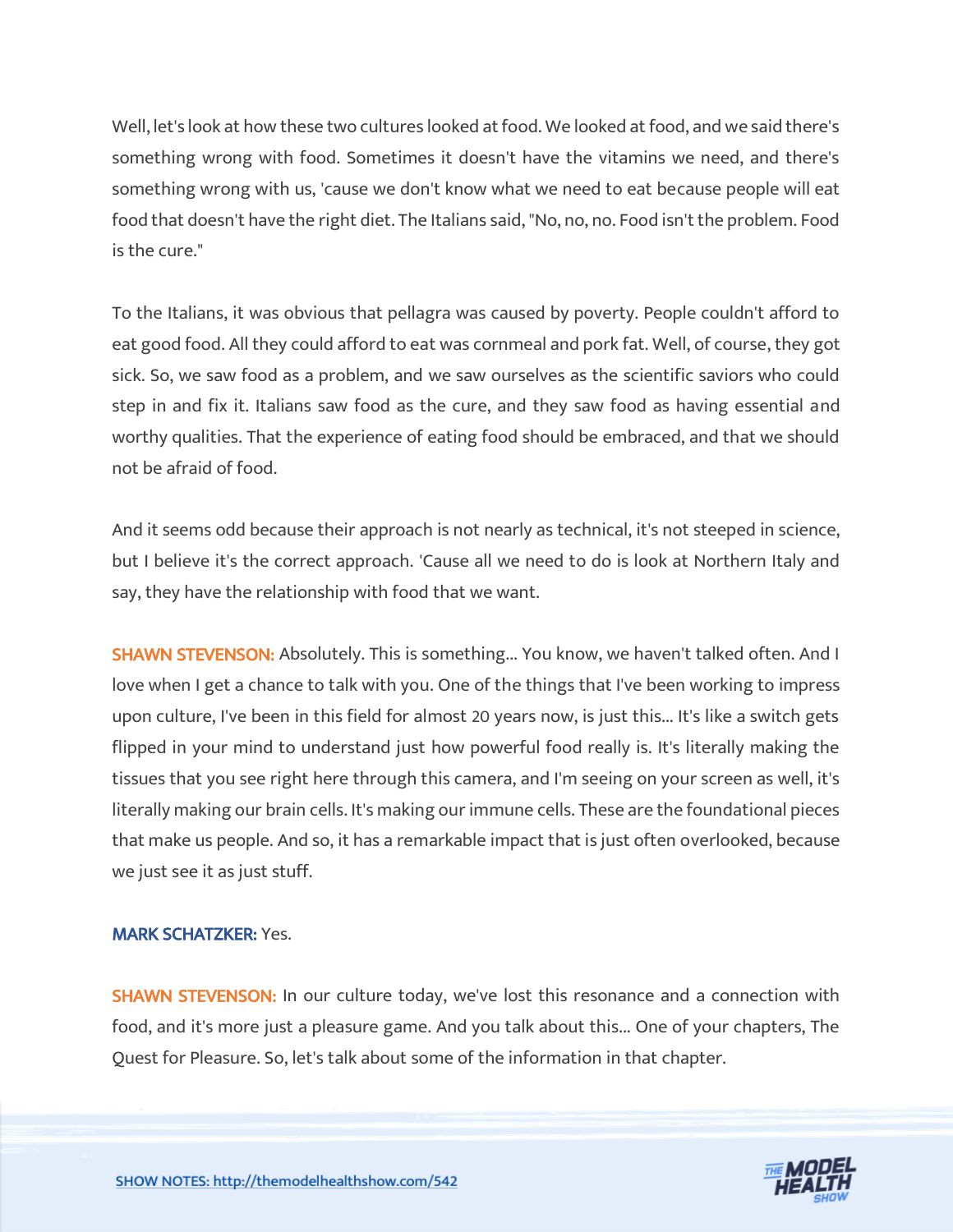MARK SCHATZKER: So, this starts with a French scientist named Michel Cabanac. And he was interested... This started with investigations into temperature and why things felt hot or cold. So, this is in the early 1960s. And back then, if you looked in a textbook and you said, "Why does water feel hot or cold?" It would say, "Well, it all has to do with your skin temperature." And if the waters like way above your skin temperature or a little ways above, it'll feel hot. If it's a bit kind of below, it'll feel cold. That was how it worked. It seems to make sense, right?

So, he did an experiment on himself where he... You know, he was doing something, and he made himself get really hot. And he had another subject showing up to the lab. And he had to get the bathtub cleaned up since he was going to do an experiment on this guy. And he's like, hot, and he's sweaty, he's scrubbing down the bathtub, and then he's got to rinse it. And he turns on the cold-water tap. And this bracingly cold water just pours over his hand. And he thinks to himself like, "Oh, it just feels incredible." And he has this sense, and he's goes like, "Hold on a second. That's not supposed to feel incredible, 'cause this water is really cold, and really cold water is supposed to feel unpleasant." And yet it felt pleasant. So, what's going on? So, he starts to do this experiment. The guy comes in and he puts him in this hot bathtub and the guy gets really hot.

He measures his internal temperature, and his internal temperature gets higher than it's supposed to be. And then he gives this guy a bucket of cold water and just says... Like ice water. He says, "Stick your hand in this ice water." And the guy says, "Oh God, it feels wonderful." That's not how it's supposed to work, right? So, then he dumps all this ice water into the bath and... Slowly the guy's temperature falls, he starts to get hypothermic, he's cold, he's frigid. Then he gives him a bucket of hot water and he says, "Stick your hand in that." And the guy says, "Oh my God, the hot water feels amazing." So here we see this thing, in just, like a matter of an hour, cold water feels great, then it feels terrible. Hot water feels terrible, then it feels great. What's going on? It all has to do with the internal milieu, what's going on inside your body. When you feel hot, coldness feels good. When you feel cold, warmth feels good.

Now, this is important because we can be very suspicious of pleasure. We're all Puritans. And we think we're smarter than that. We have to break the shackles of pleasure, but when it comes to temperature, what you want and what feels good is in line with what your body needs. Your

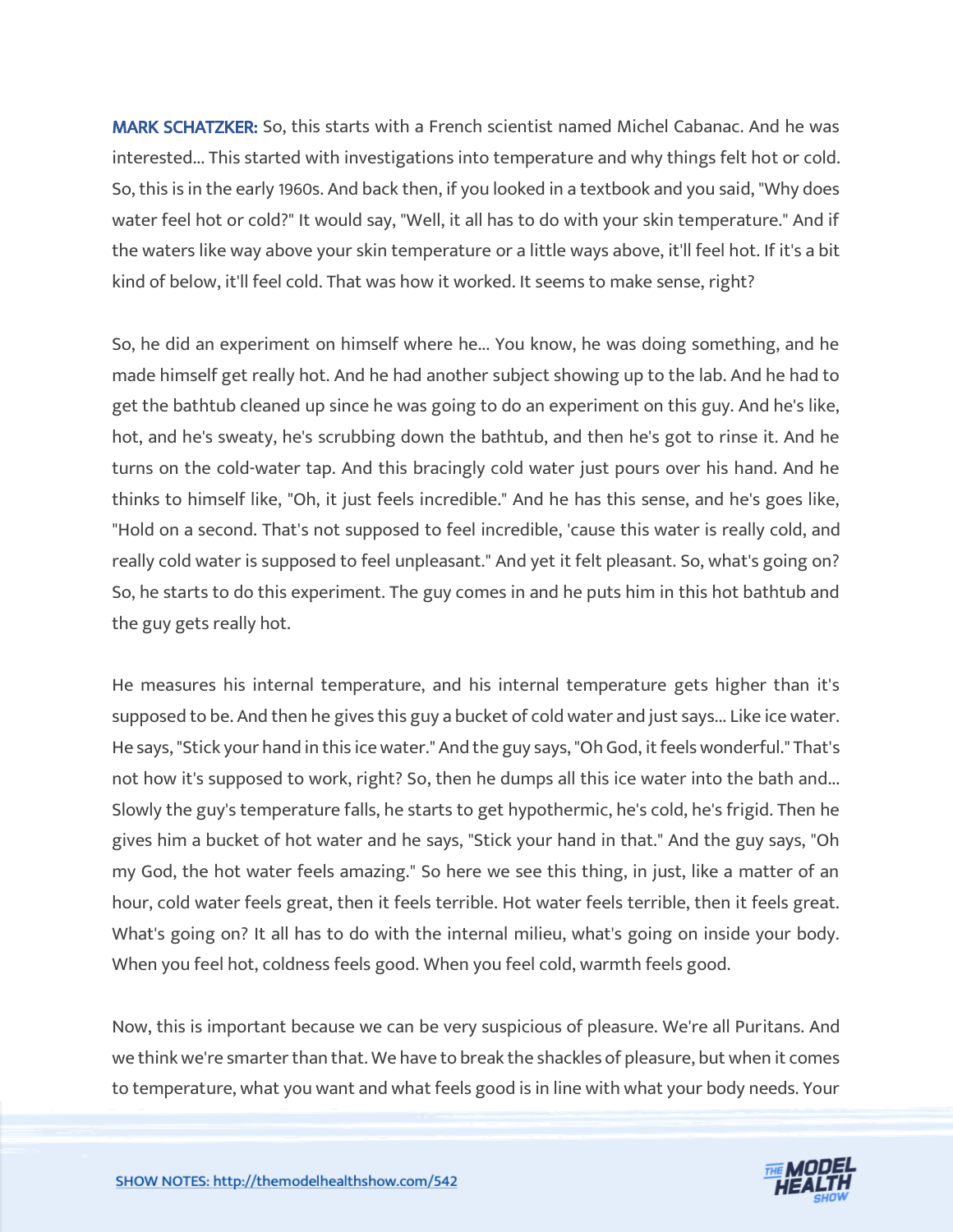brain is trying to help you. It says, open the window and cool off 'cause you're overheating. It says, drink some hot chocolate when it's January here in Toronto because it's cold. And what's interesting too, is that this is a kind of instantaneous calculation. This is not the rational brain going, "I feel cold, therefore I should wear a sweater. These are just urges. This bubbles up from deep inside us. So, then he had this question. He's like, "Well if it works that way with temperature, shouldn't it work that way with food?" And it did work that way for him. He'd grown up all his life, he ate the delicacies of France, rich... You know, the French love all that good stuff: Cheese, and wine, and all that. And he kind of weighed like... He was not a tall guy, weight about 150 pounds.

But clearly, there was people where it just didn't seem to be in-sync, where they seem to consume more food than was physiologically necessary. And that really is the perplexing question of obesity. Why do we eat more than is necessary? We don't drink too much water. We don't put on sweaters on a hot summer day and then get heat-struck and go like, "Gee, I wanted to put on the sweater. What's wrong with my body?" So often, these natural systems seem to work. So, the book at that point really became a quest to understand what it is that could turn this brilliant brain to become so disordered that it would start to consume way more food than it needs, like way more food than it actually needs.

**SHAWN STEVENSON:** Yeah, this is powerful. And just even setting it up to look at that piece, what is the driving force there? And you begin to deconstruct this bliss point...

#### MARK SCHATZKER: Yes.

**SHAWN STEVENSON:** As well. So, what does that mean? What is this "bliss point?" And how can we actually measure what that is? There are some studies looking at drinking sweet water, for example, you mentioned.

MARK SCHATZKER: Well, yeah. So, it's interesting, the "bliss point" that term has become popular, because... Because I think, because of our suspicion of pleasure, because we're so afraid of it. And we talk about the way food has been engineered to be too delicious. And I'm somewhat suspicious of that. And it's really interesting if you look at the science of pleasure

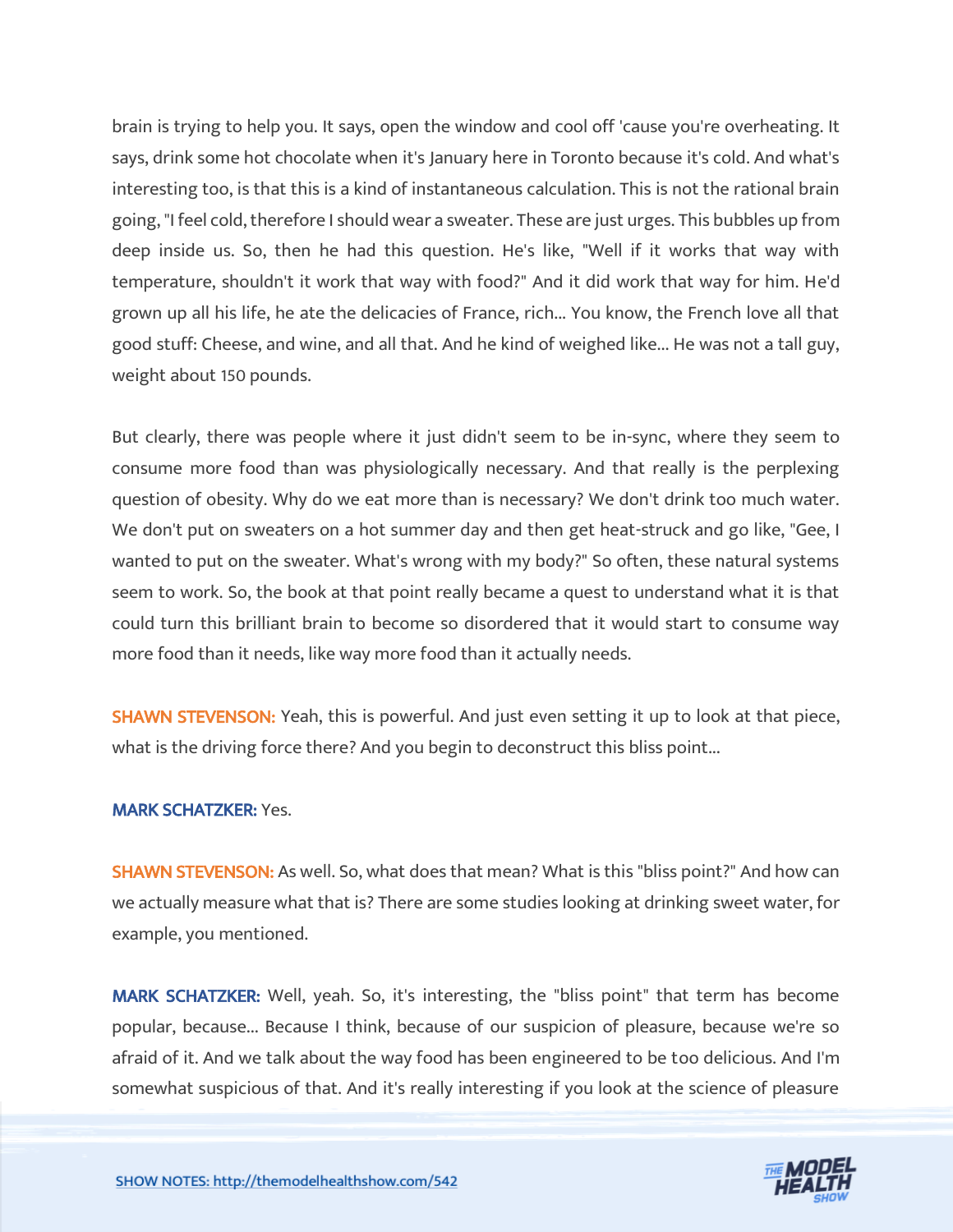because I think it's something we've gotten wrong and continue to get wrong. So, if you look around 50 years ago, psychology was dominated... There was two schools of thought, there was the Freudian, Sigmund Freud, the whole Oedipus complex, and all that. But then there are the behaviorists. And they were strict scientists. And they said, "Scientists can only measure what is measurable." So, they didn't believe in pleasure. They thought it was like the Easter Bunny. It's just sort of a myth. People were confused. They didn't know what they were talking about. They wanted to measure things. So, you could measure something like thirst. You could make a rodent... You could deprive it of water, and you can measure all the things a rodent would do. It might climb a whole bunch of blocks. It might endure electrical shocks to get what it needed.

So, they started to think of what we call pleasure as drive reduction, which is to say we get these urges, these unpleasant urges to drink water, to eat food, to cool off because we're trying to make a painful urge go away. Why do we eat? To make the pain of hunger go away. Why do we have sex? To make the... Kind of this urge that has this grip on us go away. And it's kind of a really dismal view of life when you think about it, 'cause there's nothing good in life, just various shades of bad.

Well, eventually, one day, at McGill University here in Canada where I live, somebody stuck a probe, like a sharpened wire inside the brain of a rat and started sending zaps and found that the rat enjoyed it. And what this suggested is in fact that pleasure does exist. So, our conception of pleasure really started to change. And we thought it all had to do with a neurotransmitter called dopamine, which everybody's heard of. You hear about it a lot. It's involved with drugs. Addictive drugs, especially, tend to be involved with dopamine. And for the longest time, we thought dopamine equaled pleasure. That it was like, literally chemical pleasure that you just sprinkle out in the brain and happiness ensues.

And what we found; this goes back a couple of decades now, really exploded our conception of pleasure. There was a scientist and Kent Berridge. And he really believed the dopamine equaled pleasure. And he was trying to do more experiments. This is what scientists do to support the hypothesis. And what he did is he gave some rats a drug that would kind of suppress dopamine. And then he just fired a little blast to sugar water in their mouths, rats love sugar water. And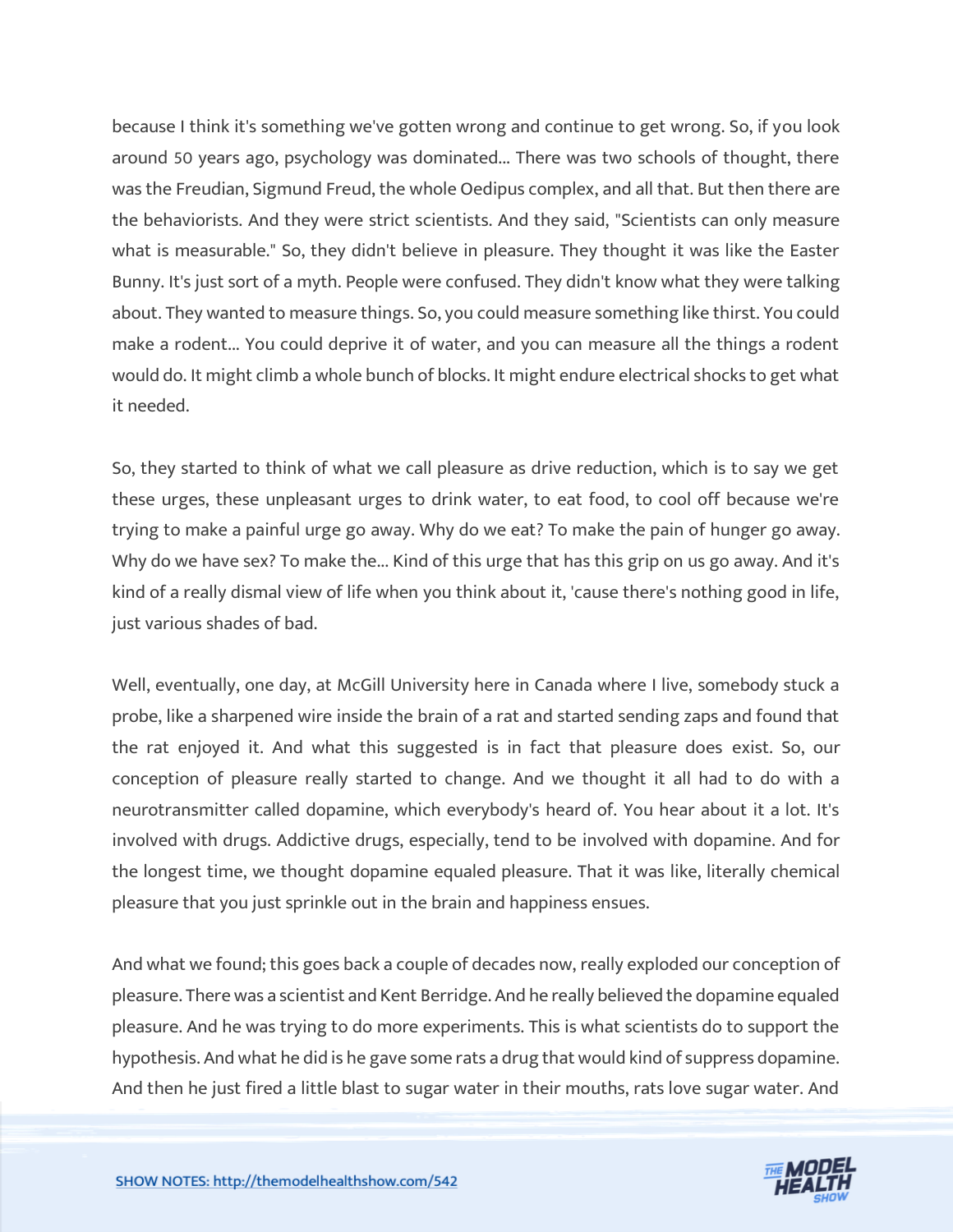he said, he hypothesized, "Well, with dopamine knocked out, they're just not going to enjoy the sugar water." So, he knocks out the dopamine, fires the sugar water in their mouths, and they make these cute little rat gestures. They lick their paws; they stick their tongue out. And that's the rat saying, "Ooh. That was delicious."

And he's like, "What the heck is going on? I got rid of dopamine, and they still enjoyed it. What is going on here?" So, he actually... Next step... He does a lesion in the rat's brain. He just gets rid... Kills the dopamine cells in the brain. So, there's no dopamine. And these rats are, like, catatonic, they're like zombies, their life has been absolutely drained of pleasure. There's no question in his mind, when he fires that sugar water in their mouth, there's just going to be like, Blaa. Right? No dopamine, no pleasure. Fires in the sugar water, they love it. They lick their paws; they stick their tongue out. He's like, "What the heck is going on?" So, he says, okay, I'm going to switch tactics, he sticks wires in their brains and cranks up the dopamine. Now he lets them eat, and oh my God, they are just gorging themselves. So, this starts to make it look like dopamine is pleasure, right? Not so fast. Because while they're gorging themselves, they're making these gestures, is to say, like, "This is gross. I can't stand this food, and I can't stop eating it." And we started to get data from humans that said the same things.

Parkinson's disease is caused by a lack of dopamine production because dopamine is also involved in movement, so they would give people with Parkinson's disease drugs that cranked up dopamine, and they would do strange things, they would go and visit prostitutes, they would binge-watch pornography, they would pester their wives for sex. They would get into scratch cards, they might dismantle their refrigerator and yet they would report that they didn't enjoy doing any of these things, it's like, something compelled them to do it. So eventually, Kent Berridge cracked the puzzle, what was going on, and he realized that what we call pleasure is in fact two different things, there's two different brain networks involved.

One is in fact run on dopamine, and this is what we call motivation or desire, or at its purest, craving. This is how we get stuff. When you're thirsty after you go for a run on a summer's day and you crave that glass of water, that is dopamine. That's your body saying, "This is what I want." But then when that water hits your mouth and you swallow it, and it's just refreshing and delicious, that's a different neural network, that runs on different neurotransmitters, the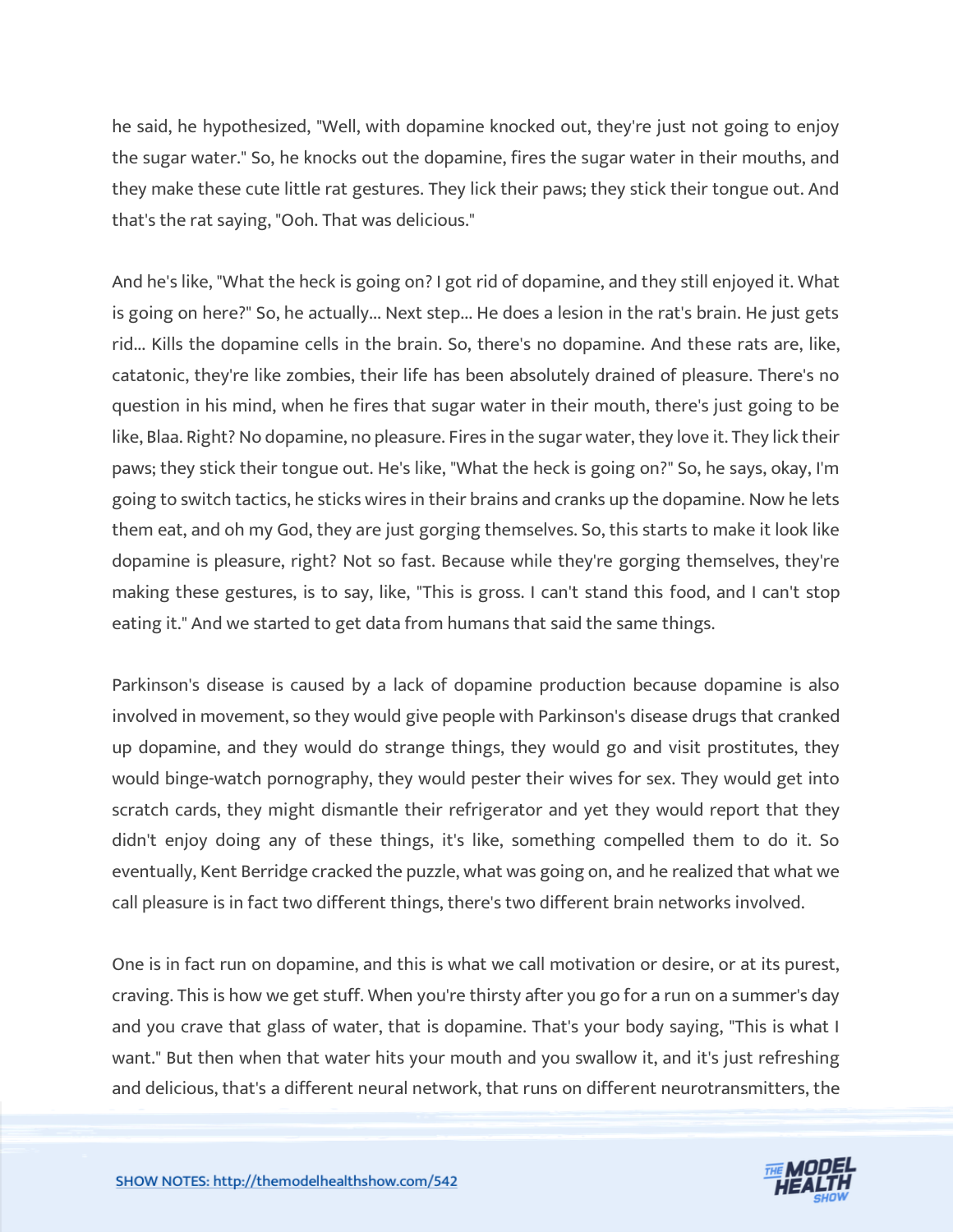opioids, and that is what Kent Berridge calls liking, that is the pleasure impact moment. And this is important because so often we think that overeating and obesity is characterized by indulgence. We are so afraid of pleasure, it's a stigma. We say they lose themselves in the pleasure of food, that they just don't have the good sense to say, "I've had enough." And when we look at the brain science, that's not what we see. Obesity is not about too much pleasure. If anything, they experience a blunted pleasure response. Obesity is a disease of craving, that's where the difference is.

It's not when they taste the pizza, it's when they see a picture of it or they get the aroma of it, they have this spike of dopamine craving, and it's actually a miserable condition because they are doomed to crave food and that food never delivers the pleasure that their brain expects. So that is a radical new understanding of how our brains are just not responding properly to food.

SHAWN STEVENSON: This is mind-blowing stuff right here, you know? And it's starting to articulate an underlying solution when, again, there's so much infighting about these minor details with macronutrients, for example. We're talking about a far more sort of primitive idea of things here that is just simply not getting fleshed out, and I want to ask you about this. In the same context, you mentioned a study with Indian students and laborers, and it involved not sweet water, necessarily, not the sweet water...

MARK SCHATZKER: Oh, sour water. Yes, yes, yes.

SHAWN STEVENSON: But sour water.

MARK SCHATZKER: Okay.

SHAWN STEVENSON: Let's talk about that.

MARK SCHATZKER: Yeah, so let's get back to this idea, 'cause this is really important, this idea that we're so afraid of our urges and pleasures. And we see that in people with obesity, that their urges are out of sync with what they need, but this is in fact a new thing, and this is part

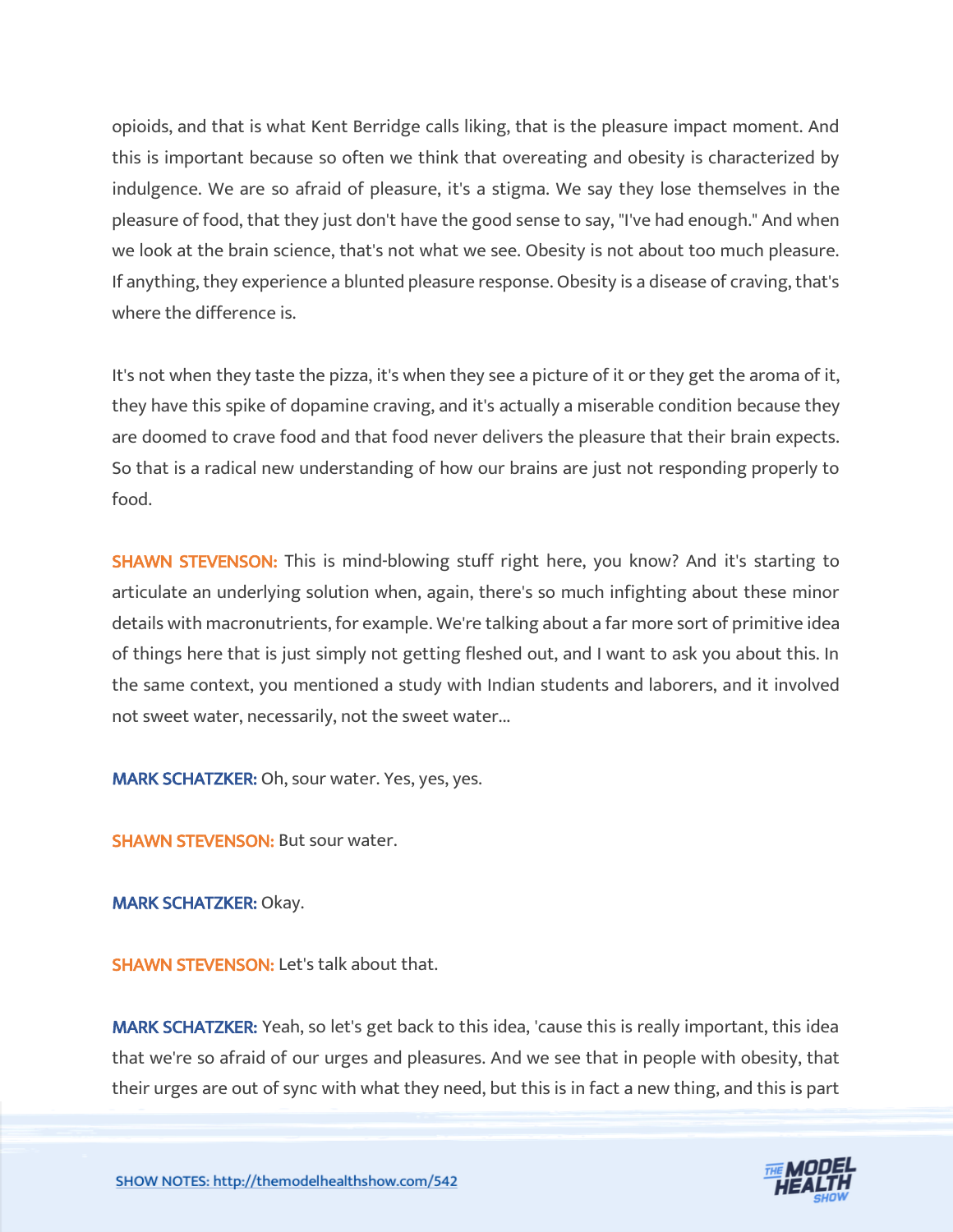of what's gone wrong because our urges are not supposed to work that way, and when we look historically, our urges are in line with our needs. I mentioned temperature, well, that's how it works with food too. If we look for example... Remember in history class, you'd read about those British sailors, and they would get scurvy, and they always tell you that in the history books, that their gums would swell.

Well, that really did happen, their gums did swell, all sorts of weird things happened, like, old wounds would open up. But what they don't tell you about was, the first symptom of scurvy, and that was a craving for fruits and vegetables. Well, scurvy is caused by deficiency of vitamin C. What do fruits and vegetables have? They have vitamin C. So, we see here that the urges are in line with what people need. But there's an even more interesting example, I found, which has to do with... It's a study that was done in Southern India. A scientist by the name of Howard Moskowitz, which people may have heard of Malcolm Gladwell wrote about Howard Moskowitz, he's the guy who realized people like chunky tomato sauce.

And Malcolm Gladwell has this great essay in his book about how there was no chunky tomato sauce in the market, Howard Moskowitz did this study and realized there's chunky tomato people out there, and Prego brought up chunky tomato sauce and made \$11 billion or something crazy like that. Well, Howard will tell you the most interesting study he ever did took place in India in the late '70s, and it's because he heard there's these people who really liked sour food. And that's not supposed to make sense, because back then, kind of like the rules about temperature, the scientists said, "Well, here's how it works. We like sweets. We don't like sour." So, he did a bunch of experiments. He did them on Indian medical students, but also these illiterate laborers, very poor people who were... They couldn't read or write, but they had this reputation for liking sour food.

So, when he looked at the Indian medical students who came from wealthy families, their taste looked a lot like the North American taste, which is to say, they liked sugar, the more sugar, it kind of reached this bliss point, and then it just became too sweet. But sour wasn't like that, they could tolerate a little bit of sour but then sour just became awful, "I don't want any sour, no sour, get it away from me." Then he did the same experiment on the illiterate laborers, and this was stunningly interesting, because they liked sweet, just the way everybody else does,

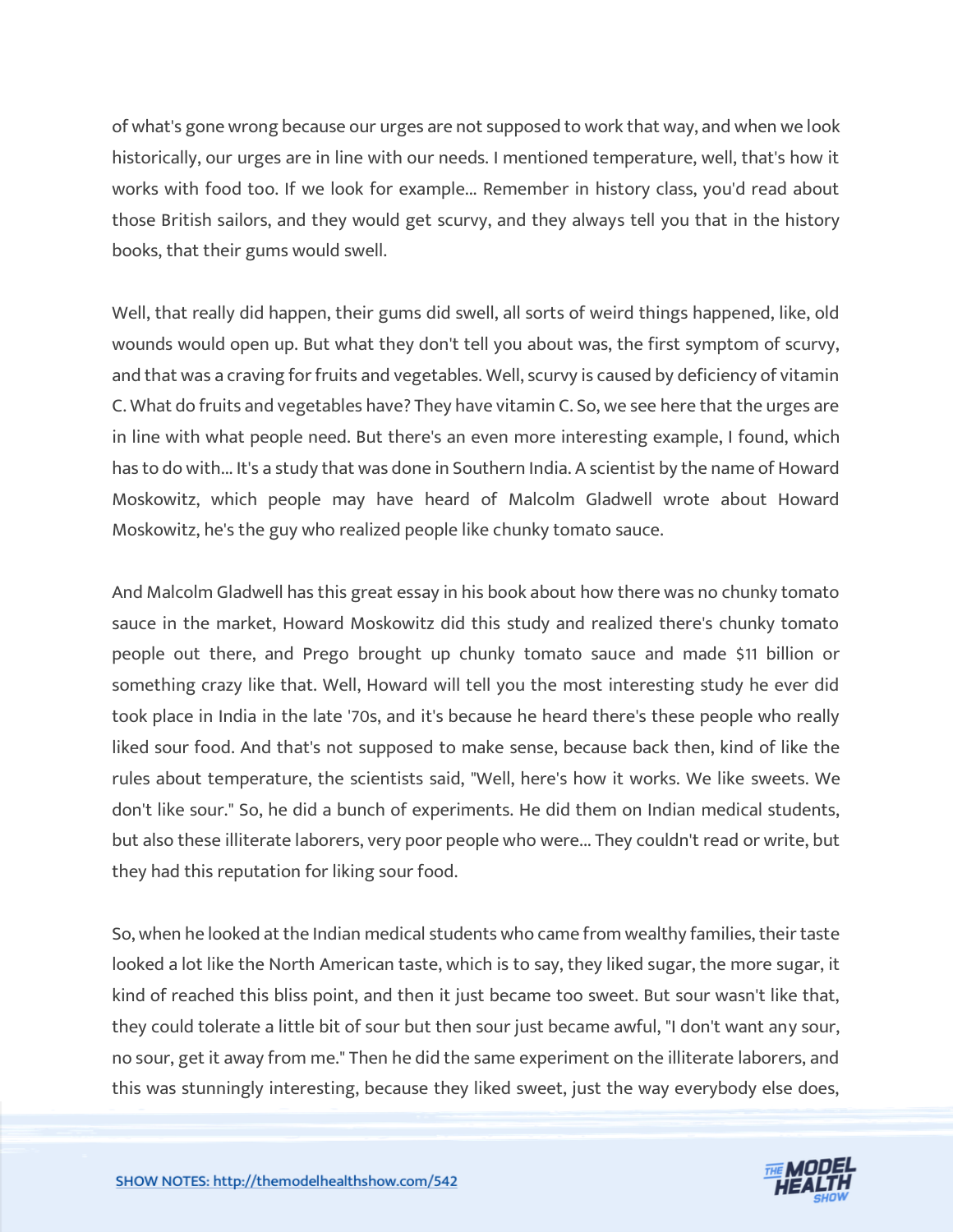but they also liked sour. "A little bit of sour is okay. A little more sour? Well, that's better. A little more sour? Well, that's even better." Until sour reached this bliss point and their liking curve for sour looked just like their liking curve for sweet. So that's where the experiment ended, but I scratched my head and said, "Well, that's weird. Why would that be?"

So, I started to look into the history of this amazing place, Karnataka, it's in Southern India, and it turns out they would have a pellagra problem too, they ate... They eat roti, which we've all heard of. It's this kind of a flatbread and they would make it from a relative of corn called jowar, and like corn, like the grits and the polenta that gave Southern Americans and Indians pellagra... Oh, sorry, Italians. This jowar, if that's all you eat, you can get pellagra, it doesn't have niacin. So, pellagra would sweep in, to this plateau where they lived. Well, it's interesting, because one of those sour fruits that they really love to eat is called tamarind. It's this kind of fruit that grows on trees, and it's super, super, super, super sour. Like, you can get sweet tamarind in Thailand, and many people here have probably tasted it, but the Tamarind that grows India is very sour.

And the sourest tamarind is the cheapest of all, which is what these poor people would have been buying, these people who have very little money. When you start to look at tamarind, something really interesting pops out. It's loaded with Niacin. There is a ton of Niacin in tamarind. So here you see these people who have this diet that is, by its very nature, deficient in Niacin, and here they have this love for this ultra-mouth puckering fruit, which is a loaded with Niacin. Then it starts to get even more interesting because it turns out that Pellagra is just like the least of their problems. Their big problem when it comes to nutrition is fluoride. We think of Fluoride is that element in toothpaste that makes your teeth hard, right? It resists tooth decay in it, it does do that. It has this mineral interaction. But if you consume too much fluoride, you get something called Fluorosis. You can have these pitted dark stains on your teeth, but it can get really bad, people have malformed joints and a limb, they can get something called Bamboo Spine.

When you look at the photos, it's absolutely hideous. And here's something really interesting. I started to delve into the literature, the scientific literature in India. And it turns out that Tamarind can actually be used to treat fluorosis. They would do experiments, and they would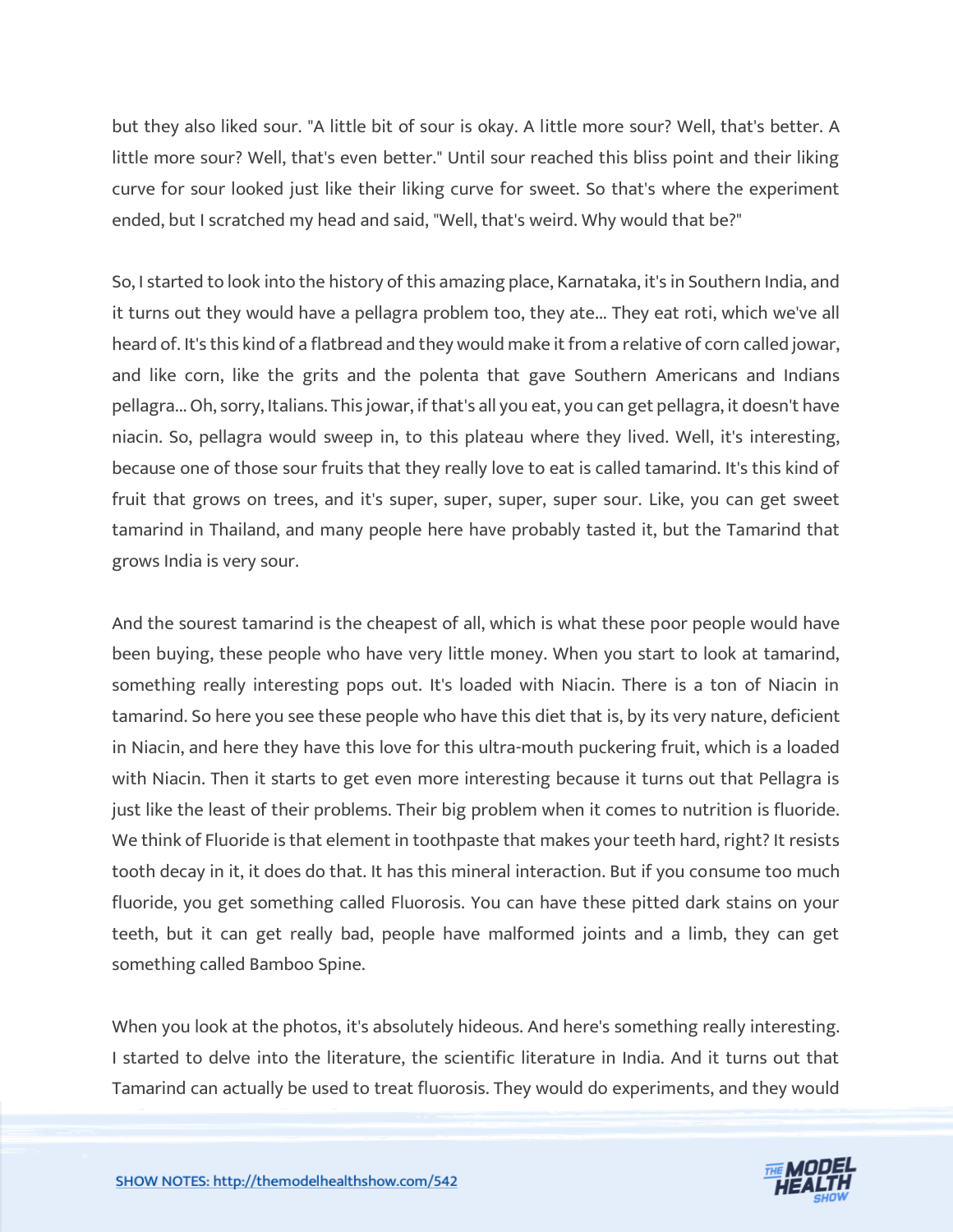give dogs... They would add fluoride to dog's food, and they would give half the dogs tamarind and half of them, they wouldn't. And they would find that the dogs that were given the tamarind would excrete fluoride in their urine. They did the same thing in a hostel where orphans would live, and they found the same thing. They went into villages, and they found that the families that ate the most tamarind had the least fluorosis effects. So here you see, our urge is working, you see this nutritional wisdom, you see that our diet is not only intelligent, it's adaptable. So, this makes this mystery so much more interesting. Our brains know what is good. What is it that could be coaxing this incredibly intelligent brain into wanting too much food? When you see it this way, it becomes an absolutely like, stupefying mystery.

SHAWN STEVENSON: Yes. And this leads right into the nutritive mismatch...

#### MARK SCHATZKER: Yes.

**SHAWN STEVENSON:** That you talk about in the book and leading off with some research from Dana Small.

MARK SCHATZKER: That's right. 'Cause here's the interesting thing. Something changed. We're not wired this way. Something changed like in the last 50 years to make our brains go, "I want to eat more food. I want to eat way more food." Well, carbs haven't changed. Carbs have been carbs for eons. Same with fat. Fat is the same as it was 10 years ago, as it was 20 years ago, 30 years old. We might eat more of it, but the nature of fat has not changed. So, what has changed? Well, I argue it's the way food tastes. That is the big change. And I want to talk about that experiment you mentioned at Yale, this was done by a scientist named Dana Small. And she was asking what she thought was a fairly simple question, an important question, which is to say, "Is it possible to engineer drinks that deliver the same reward? They taste just as good, but with fewer calories?" It's an important question because if there's some way to provide ourselves with deliciousness, which is dangerous, but reduce the calories, that's a win, right?

So, she created... The question is, how do you do that in humans? How do you test this? And she came up with something really ingenious. She created five drinks and they all tasted like

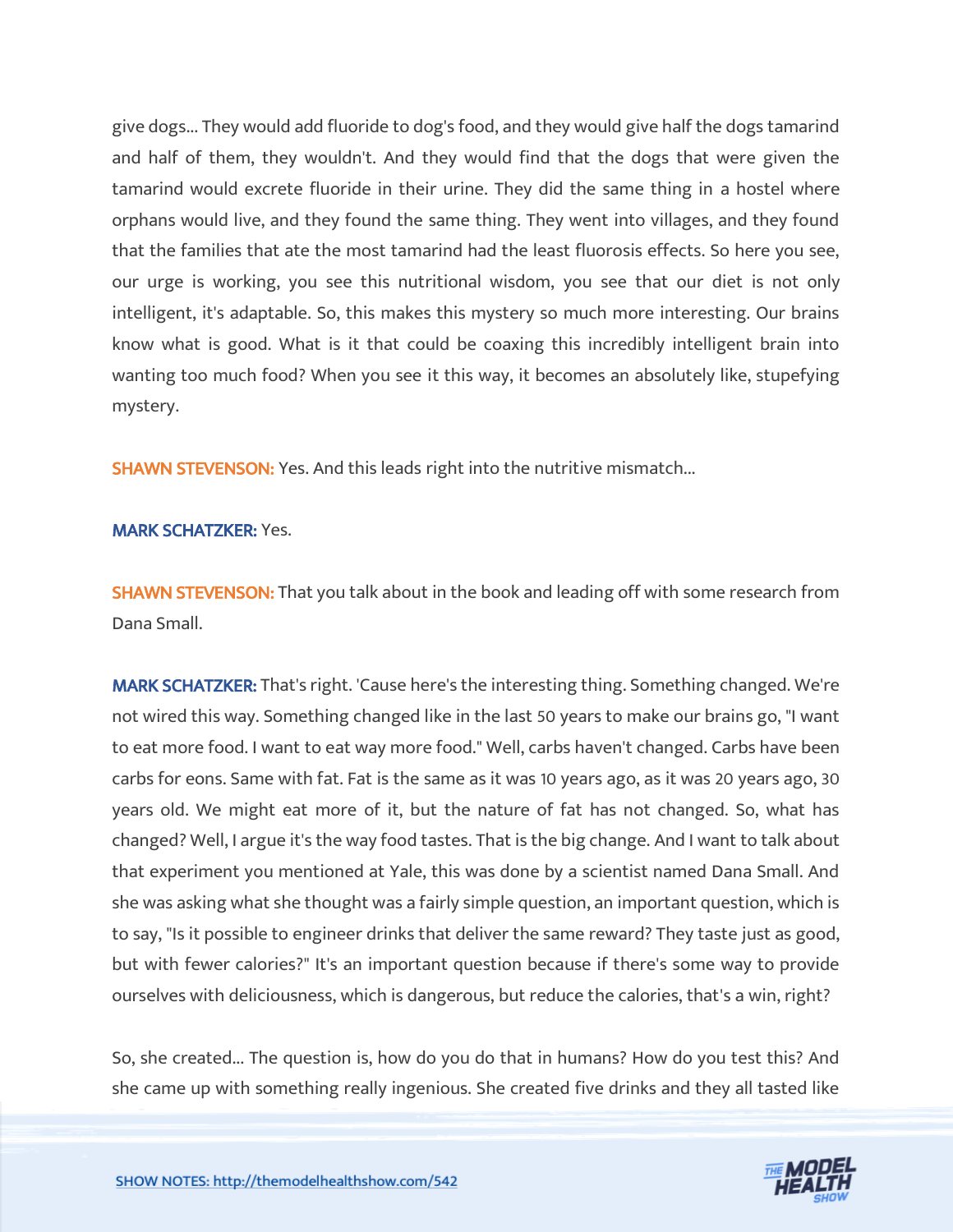they were exactly the same level of sweetness. She used an artificial sweetener called Sucralose to make sure all these drinks were exactly as sweet, each of them precisely, equal sweetness. But then she gave them a different amount of energy by adding a tasteless carbohydrate called Maltodextrin, which turns into sugar as soon as it hits your stomach. One of the drinks had no calories, one of the drinks had, I think it was 35. One had about 75, one had 120, one had 148. So here are five drinks, all taste like they have 75 calories worth of sugar, but all have a different nutritional payload. She gives these to her subjects, they drink them for a period of time, their brain learns, becomes accustomed to these drinks, and then she puts them on the brain scanner. And this is what Dana Small predicts, she predicts that the drink with the most calories is going to generate the biggest brain response, 'cause we like calories, right?

I mean, calories are important, you can't live without them, and the brain is going to learn what's in those drinks. Well, she does this study, she puts them in the brain scanner, and it's really weird. The 148-calorie drink just doesn't get much of a response, neither does the zerocalorie drink, neither does the 37 Calorie drink. The drink that gets the big response is the 75 calorie drink. She's like, "That makes no sense. Why would it be the middle drink, not the most... " She was so confused by it, she did it again and the same thing happened. Then she put subjects in what's called an indirect calorimeter. And this is a device that measures the thermic effect of food, which is to say when you can sync calories, you start to burn them, and when you do that, you generate heat, kind of like your car generates heat when you're putting gas through the engine. And she did the same thing, she had a... A subject came in one day, drank the 75-calorie drink, went into the indirect calorimeter and it was this nice little level of heat, exactly what you'd expect.

A few days later, that subject comes in, drinks the 148-calorie drink, goes into the indirect calorimeter, nothing happens. This is like, "What's going on? Textbooks say, more calories, more heat, there's no heat." It was just like a flat line. Dana Small can't figure out what's going on, and then it hits her. The number 75. The drink that got the biggest metabolic response, that generated a metabolic response, that generated the brain response, was the drink where the calories were in line with the sweetness. It tasted like it had 75 calories, and it had 75 calories. The other drinks tasted like they had 75 calories, they either had too much or not

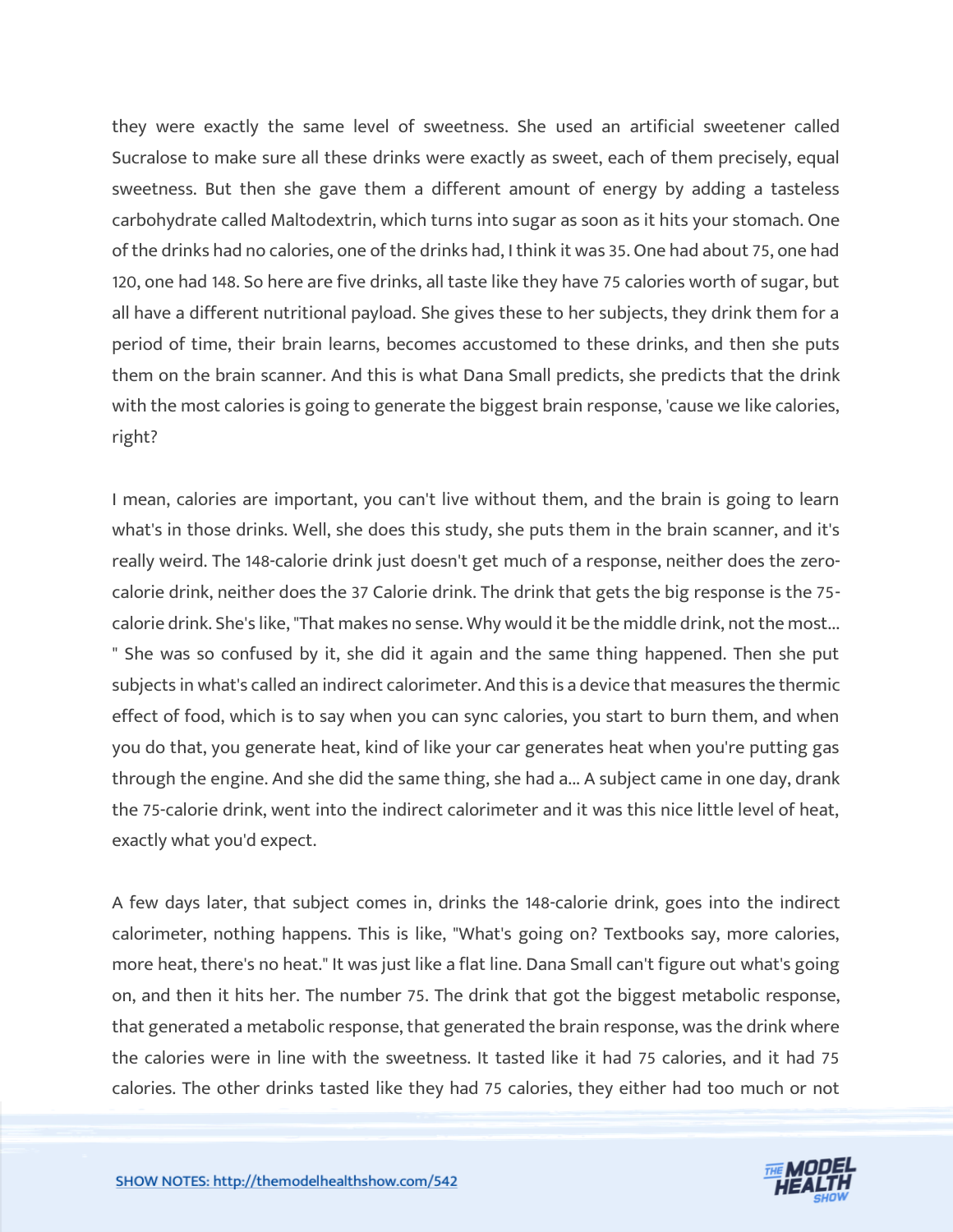enough, and it turns out that's a big deal. So we all carry on as though sweetness is like frivolous and bad, it makes us over-consume calories, and it turns out no, no, no, sweetness is information, it's telling your brain something very important about the calories that are heading its way, and when that signal becomes out of alignment when it thinks it's getting something and get something else, it's like the brain throws up his hands and goes, "I don't know what's going on." And those calories don't get metabolized properly.

And she did more experiments. So, she found that the more people are subject to this, it brings on a condition like metabolic disease. She did experiments with adolescents. And this is important because adolescents are in a period of growth. We know they like to drink sugary drinks in part 'cause their brains and their bodies are growing. And she gave them these drinks, and they had to stop the experiment because early on, they drew blood from three subjects, and two of them were already pre-diabetic. And a board of ethicists said, "You got to stop this, it'll be unethical to continue." So here we see something really important, that when you muck around with the taste of food, you are mucking around with an essential aspect of food. And we have to understand why that is because taste isn't frivolous, taste isn't just kind of like this meaningless silliness that lights up our brain while our body does the important business of nutrition, they are absolutely inseparable.

If you look at your DNA, and you think of that like, that's the book to make you, that's your instruction manual, what's the thickest chapter? It's not in your eyeballs, it's not in your reproductive parts, it's not in your brain, it's on your nose and mouth, and this is how we sense food. So, the information that we sense when we eat, we might think of it as like flavors and deliciousness, and it is all that, but it's also information. And when you start to muck around with that information, you start to change the way the brain understands food. And think about this for a second, because sweetness... You know, it was hard, in our evolutionary past when we were living in the trees and so forth, might have been hard to get that sweet fruit. There might have been a panther that wanted to pounce on you, you might have had to get into a fistfight with a competitor to get that fruit. But when you got that fruit, it did not tell a lie. If that fruit was sweet, it had calories, the sweeter fruit had more calories.

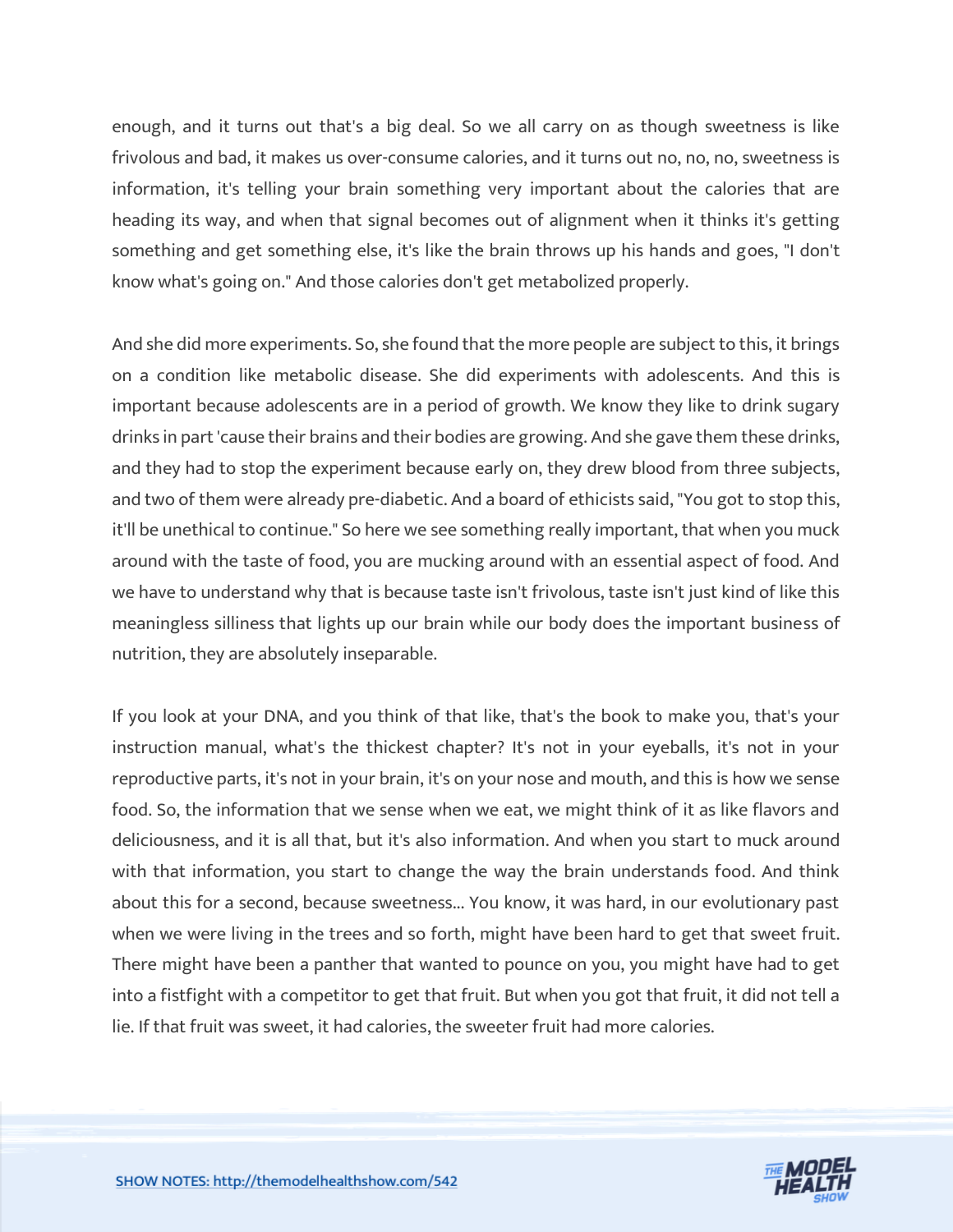Now let's think of what we've done to food. We've created things like artificial sweeteners, we put sugar alcohols in food, which create the sensation of sweetness with fewer calories. Well, if you kind of run on this kind of old model that we had where our brain's this sort of Stone Age moron, yeah, fool that moron, let him think he's getting calories when he's not getting calories. But what if your brain's really smart, and what if it measures the calories coming in and then measures the calories that it metabolizes? Your brain keys on to the fact that "Hey, buddy, I'm on to you." Well, it isn't just sweetness that has changed, we…we put modified starches in food. I wrote a whole book about all the fake flavors we put in food that are designed to fool the brain. There's a huge family of additives called fat replacers. No one has any idea that these are in foods like ice cream, they're in yogurt, they're in plant-based milk products, they're in gravies, they're in energy drinks.

These create the rich sensation of fattiness in the mouth, and they deliver very few calories. Well, once again if your brain is a Stone Age moron, what a great idea. But what if your brain's really, really smart, and it's meticulous, and it's always measuring, and it's always calculating? That's not such a good idea. So then that brought me to what was the biggest question of the book, which was how... What is the long-term brain response? How does the brain respond when something that used to be reliable became unreliable? This is what scientists call uncertainty, or they call it, "Reward Prediction Error," which is to say your brain thinks something, it's predicting a reward, that reward doesn't arrive, what does that do to a brain? We see a spike in dopamine, we see a spike in motivation, in wanting, in craving. We see activity in that part of the brain that we see is elevated in people with obesity. So now the pieces of the puzzle are starting to fit together.

**SHAWN STEVENSON:** Yes, they are. Yes, they are. So just as a summation on an important point, this is one of the biggest takeaways, not just of this show, but truly in people's lives, is that, as we evolved, the taste of a calorie matched the energy it delivered. With real food as we evolved, there was a match that was taking place. Your brain, this hyper-intelligent tasting mechanism that we have, our tongue, our ability to smell, all those things, you just said it, it does not tell a lie, it's matched up. And then once we started to manipulate those pathways, in your last book, you talked about this post-ingestive feedback.

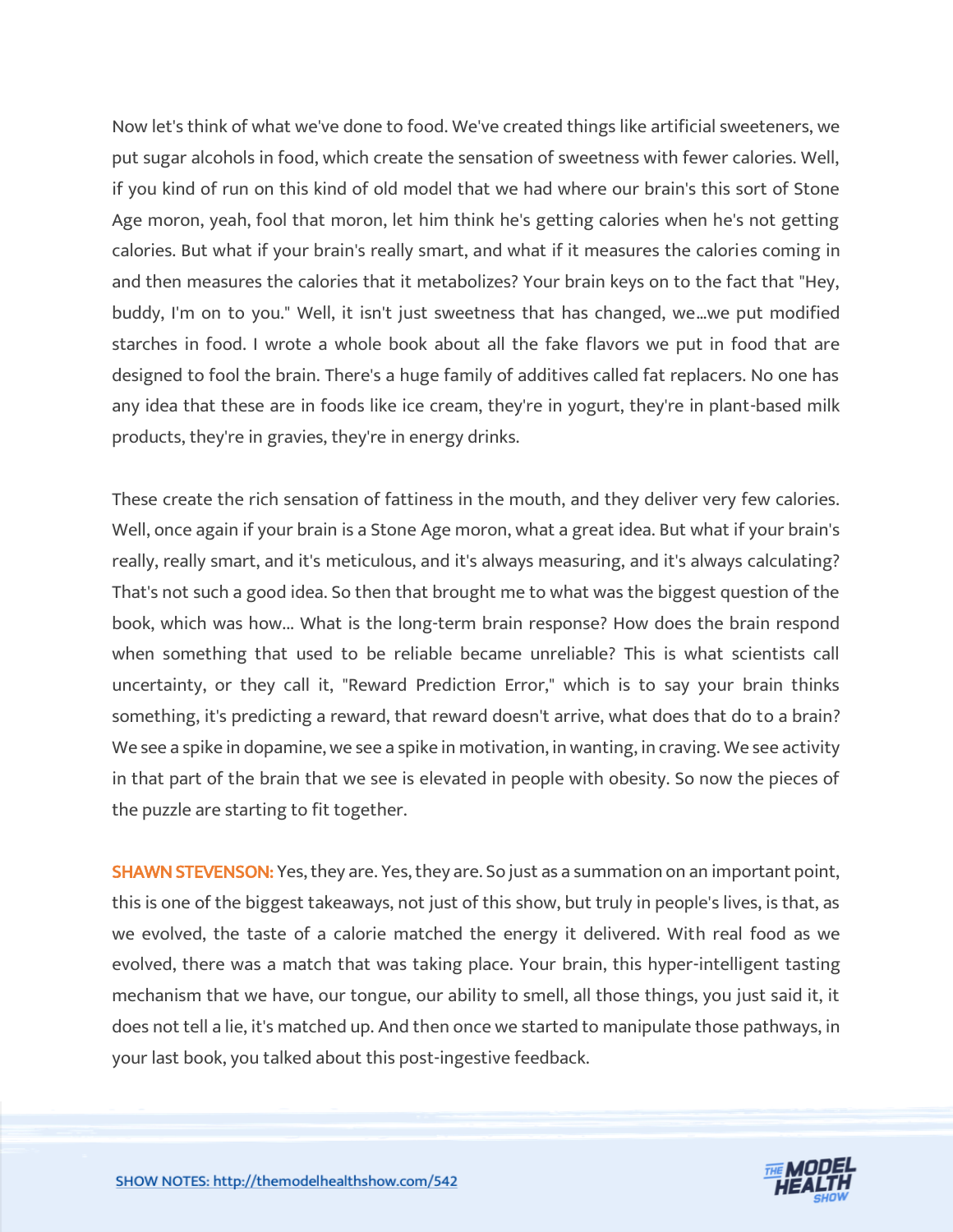#### MARK SCHATZKER: Yes.

**SHAWN STEVENSON:** And you consuming a certain food, and your body basically taking notes on what it got from this particular food, and that intelligence is still there, you know? An animal in nature knows it's experiencing a deficiency in, fill in the blank, maybe it's vitamin C. We know that over here they got these little berries hanging off this bush over here, and the animal will be driven to go and find those calories and those nutrients, because of that connection between food, flavors indicating the nutrition there, and also now you bring it forward in your book, the flavors indicating the caloric density...

#### MARK SCHATZKER: Correct.

SHAWN STEVENSON: Of the food itself. And now we pivot into, you just highlighted this, started to talk about it, this concept of loss-chasing, like in gambling.

#### MARK SCHATZKER: Yes.

**SHAWN STEVENSON:** And how this applies to nutrition for humans.

MARK SCHATZKER: Yeah, exactly. So, we crossed all these wires, and... Yeah. And so, what's the effect of that? Well, I think one of the best places to look, actually, is in gambling, 'cause gambling is a lot like obesity. From a distance, you see someone, a problem gambler, and you think, "What are you doing?" like, "Stop doing what you're doing. It seems crazy." And it's similar with obesity, we see, "Why would somebody eat more than is necessary?" But they're similar in the sense that both are kind of misguided attempts to gain. Obesity is an attempt to gain calories, successful. Gambling is an attempt to gain money, unsuccessful. Well, it's really interesting when you look at the psychology of uncertainty, and also the economics of it because it brings it to light. Let's look first at the psychology. This gets into Ivan Pavlov, all that stuff with, you ring the dinner bell, you give dinner to the dog, and the dog goes, "Ah! The bell equals dinner," starts to salivate when it hears that bell. Well, scientists always thought that the more reliable that bell was, the stronger of a cue that it was. So, then they start to do experiments where they start to make the bell intermittent.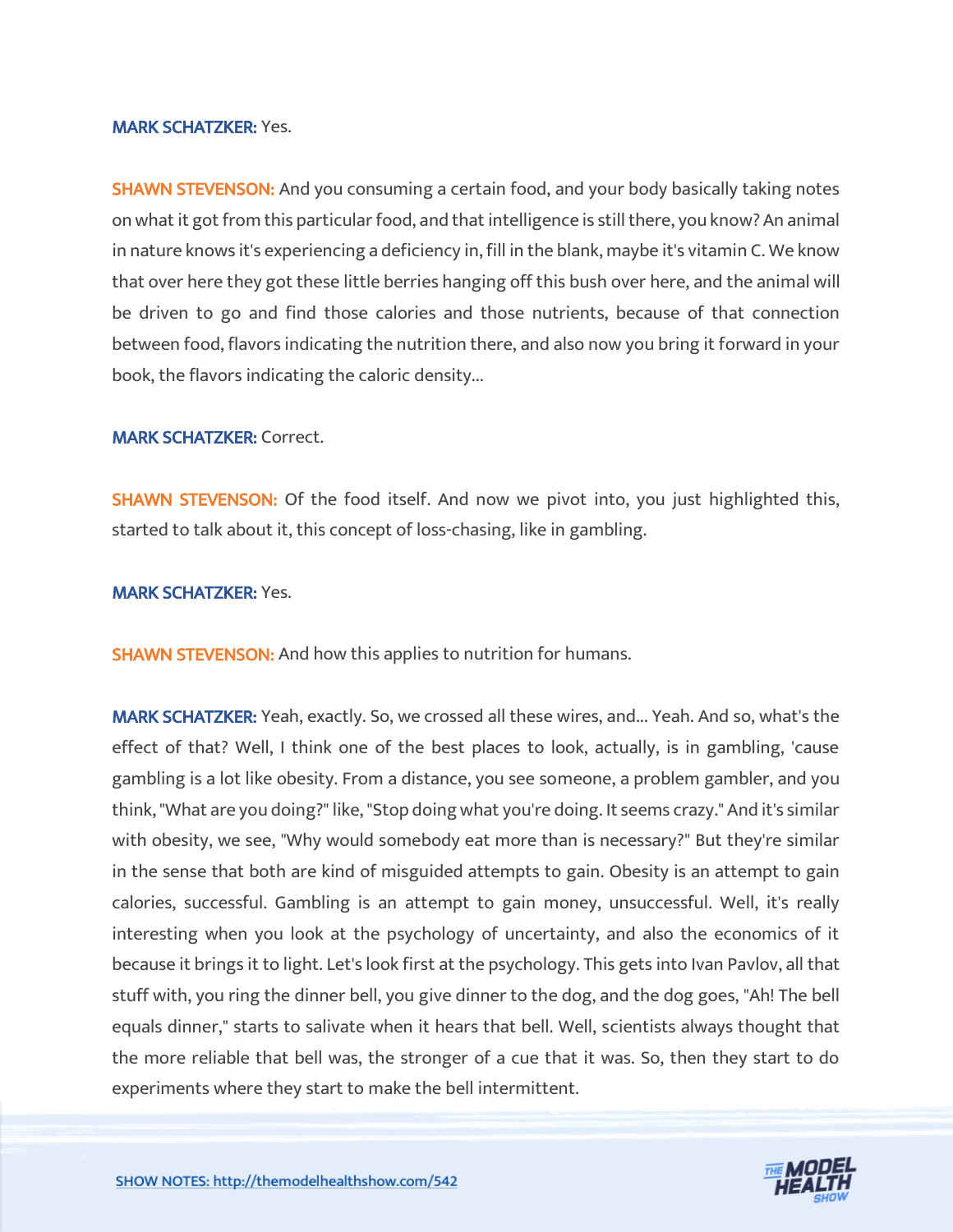The bell sometimes means dinner is coming, sometimes it doesn't. And you think, "Well, what's that going to do? It means a dog is just going to learn to ignore the bell 'cause it's not reliable." Wrong, the dog becomes obsessed with the bell, the bell becomes more interesting. Why? Because when things are uncertain in nature, you have to work harder to acquire them because otherwise, you might suffer a loss. And this is what takes us to behavioral economics. It takes us to the work of Amos Tversky and Daniel Kahneman in the '70s, who asked what they thought was a simple question, which is, why do people gamble? And people always thought it's 'cause you want to get money.

You go to Vegas to get money, you take a bet with your friend to get money, doesn't make sense though because people will play poker for pennies. I might bet in a basketball game with you 10 bucks. It'll be a fun bet. I hope I win; you hope I lose. Is 10 bucks going to make you wealthier or make me wealthier? Not really. In fact, I don't think either of us could calculate what percentage of our wealth that is, it would take us days of accounting but if I say, "Hey, 10 bucks on the basketball game tonight?" "Yeah, I'm in." What is it about gambling that excites us? It's the uncertainty. Humans are drawn to uncertainty because being drawn to uncertainty is how we gain control of our environment.

So, this is what we've done with food, is we've made these cues uncertain, and it's ramped up our motivation. If you're struggling to understand it, just think of this. If I told you that the gas gauge in your car was uncertain, might be full, might be empty, what would you do? You'd fill the car. You'd be like, "I don't want to run out of gas. It would be a disaster. I'll have to call a tow truck; I'd be late for my meeting." You would probably fill your car all the time. You just be like, "I'm just not sure what's there." The threat of a loss, the psychology tells us, is more unpleasant. A loss is more unpleasant than again is pleasant. Losing hurts more than winning feels good and this is what... This is why problem gamblers when they get in the hole, they're down 2000 bucks.

You look at them, you say "You're nuts, walk away from the slot machine, walk away from the blackjack table." What do they do? They double down. Why? Because the domain of losses is so unpleasant that they will do anything to get out of it. Well, we see a similar thing. We look at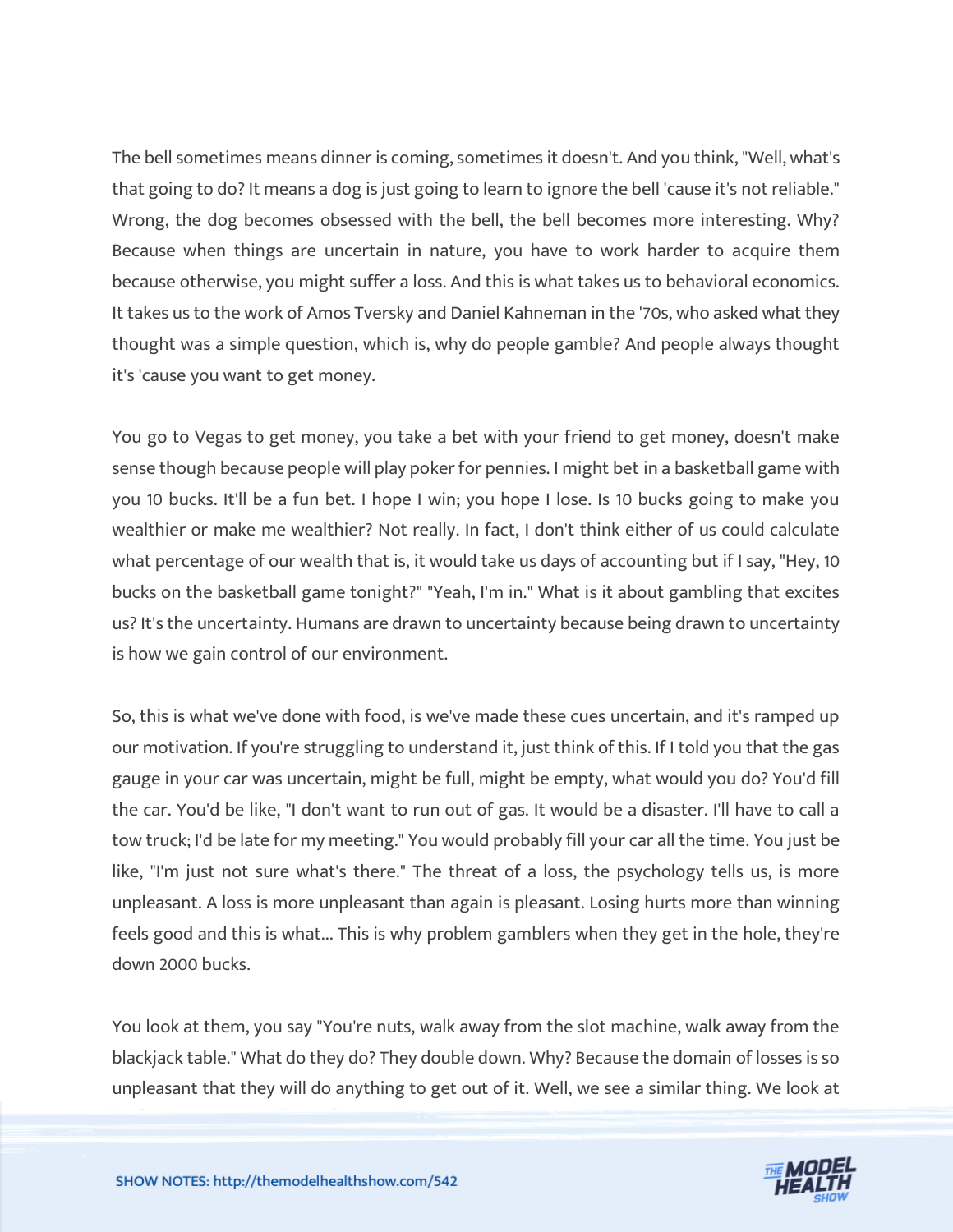all the foods in our food environment and you see like, you can go to these restaurants and get meals that have 1200 calories, that have 1800 calories. You can get these milkshake coffee drinks that have more than half your daily requirement for calories. And is it because we're naturally attracted to calories? No, it's because our brains have experienced this uncertainty and the one thing, they want is a certain source of calories. So, we prize these things, we consume them, we stuff ourselves with calories because we have goaded ourselves in this unnatural desire to consume calories.

**SHAWN STEVENSON:** I've said this many times that food tastes good so that we eat it. There's been this battle against taste as well as you've highlighted several times. And in the book, you actually target this question, why does food taste good, anyway? That's the name of the chapter and you tell the story of this nine-year-old boy named Tom. Please share that story.

MARK SCHATZKER: It's so interesting and this really highlights the importance of taste. Tom, this is over 100 years old, and it's hard to imagine, but when he was a young boy, he somehow consumed clam chowder that was so hot that it sealed his throat shut, he was unable to swallow food for the rest of his life. Well, doctors saved his life, they created what's called a fistula in his stomach, an opening where he could just load food in. The same way you just load a box into the trunk of your car, he would just load the food in. Now chewing food, putting food in his mouth was completely unnecessary. Now, he could do what we all want to do, is he got direct nutrition, just put it right in the stomach but he wasn't doing well.

After they did this operation, he was doing very poorly, they didn't know what to do, they're putting food in the stomach, but he just was failing to thrive. And then one day this little boy goes, "Let me taste it first." So, they gave him the food to taste, and he would taste the food, and then he would put it in his stomach, and he started to thrive. It changed... It saved his life. For the rest of his life, he would insist on chewing food first and then he'd spit it into this tube that went right into his stomach. He said if he didn't taste the food first, it went right through him, it's like he didn't eat, so many of us say that. You're at an airport, you eat some awful fastfood meal, and it's like, "Wow, I just ate 1200 calories and I'm still hungry, what's going on?" It tells us how important it is for us to sense the qualities that's in our food.

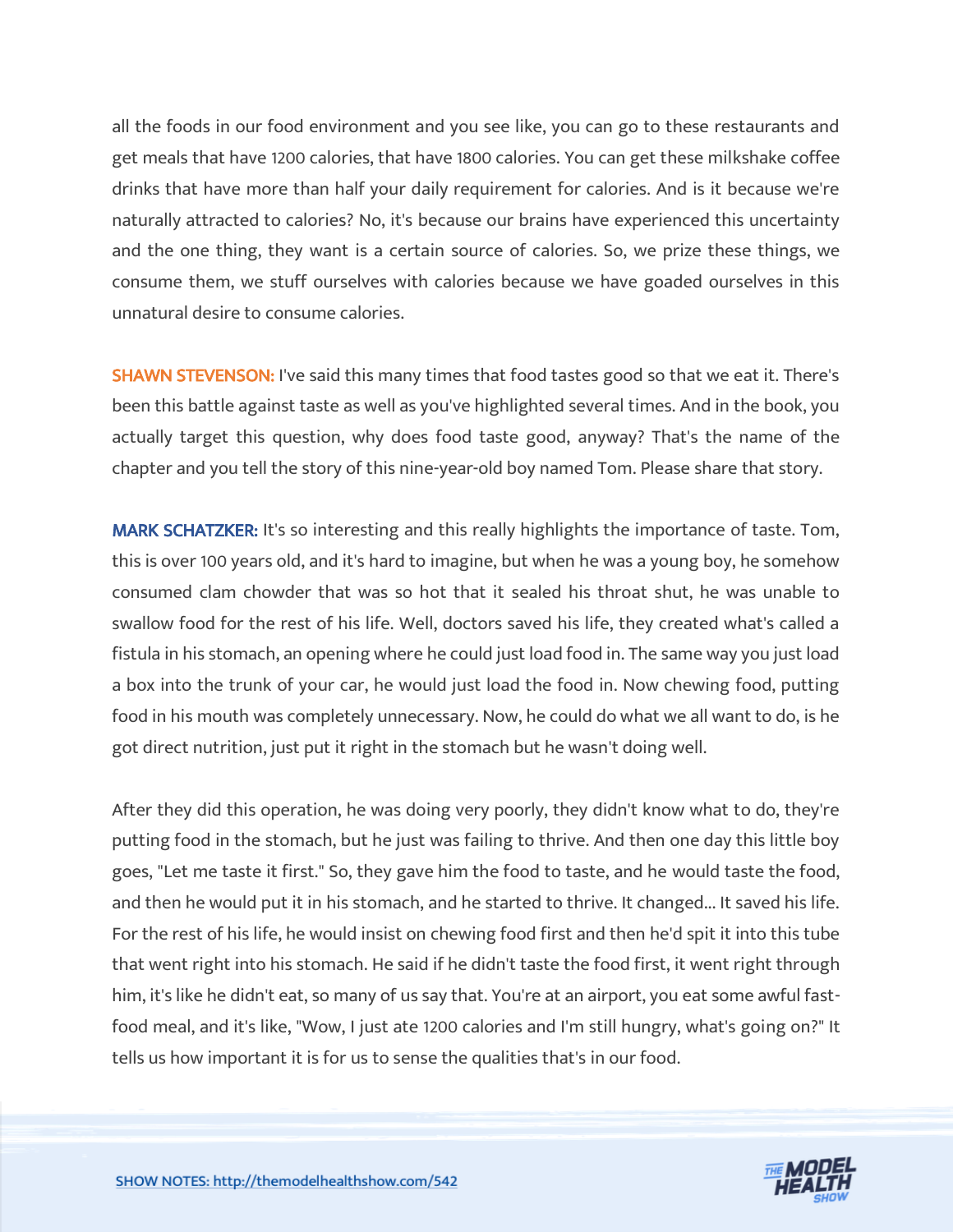**SHAWN STEVENSON:** Very powerful, very powerful. Got a quick break coming up, we'll be right back. Researchers at Yale University School of Medicine, the researchers found that one of the biggest culprits behind our obesity epidemic is neuroinflammation. Brain inflammation increases the propensity of obesity and obesity increases the propensity, the likelihood of neuroinflammation, they go hand in hand. So, we've got to address this. One of the things that's been proven to help to reduce neuroinflammation is cited in a study published in PLOS One, the Public Library of Science One, revealed that the super green algae, spirulina, has the potential to one, improve neurogenesis in the brain, so the creation of new brain cells, specifically the hippocampus, is where we get a lot. And the hippocampus is the memory center of the brain, this is kind of important.

And two, the study revealed that spirulina is able to directly reduce neuroinflammation. It's incredible. It's helping the structural integrity of this master gland, this master organ controlling everything about us, all right? The most complicated object in the known universe is also one of the most fragile, we've got to protect it. This is why for myself and my family, spirulina, chlorella, ashwagandha, all of these powerful foods are put together in the incredible blend at Organifi and this is a regular staple here in my family for good reason. Spirulina, it being one of the highlighted ingredients, not only does it have its benefit for neurogenesis and neuroinflammation but also has rare nutrients like phycocyanin, the same thing with chlorella as well.

That phycocyanin is one of the few things that can trigger stem cell genesis, the creation of new stem cells, very few things have been found to do that, and then chlorella's in the formula as well, and that growth factor, the chlorella growth factor, is just remarkable. And also, its benefits in helping your body to metabolize and eliminate heavy metals, and the list goes on and on. It's incredible, but the bottom line is this, it tastes good. It tastes good. I've experimented for at least about 15 years with all these different green formulas, these different green superfood blends, many of them is not very good, okay? Many of them. They shall remain nameless, but I've tried them back in the day before tasting good was an option. Just like, just get it in, by any means necessary, if you've got to do the whole pinch the nose and getting it down, whatever. But now, pleasure leads to longevity. Pleasure leads to taking a practice on it and imbibing it and making a part of your routine, your habits, your daily life.

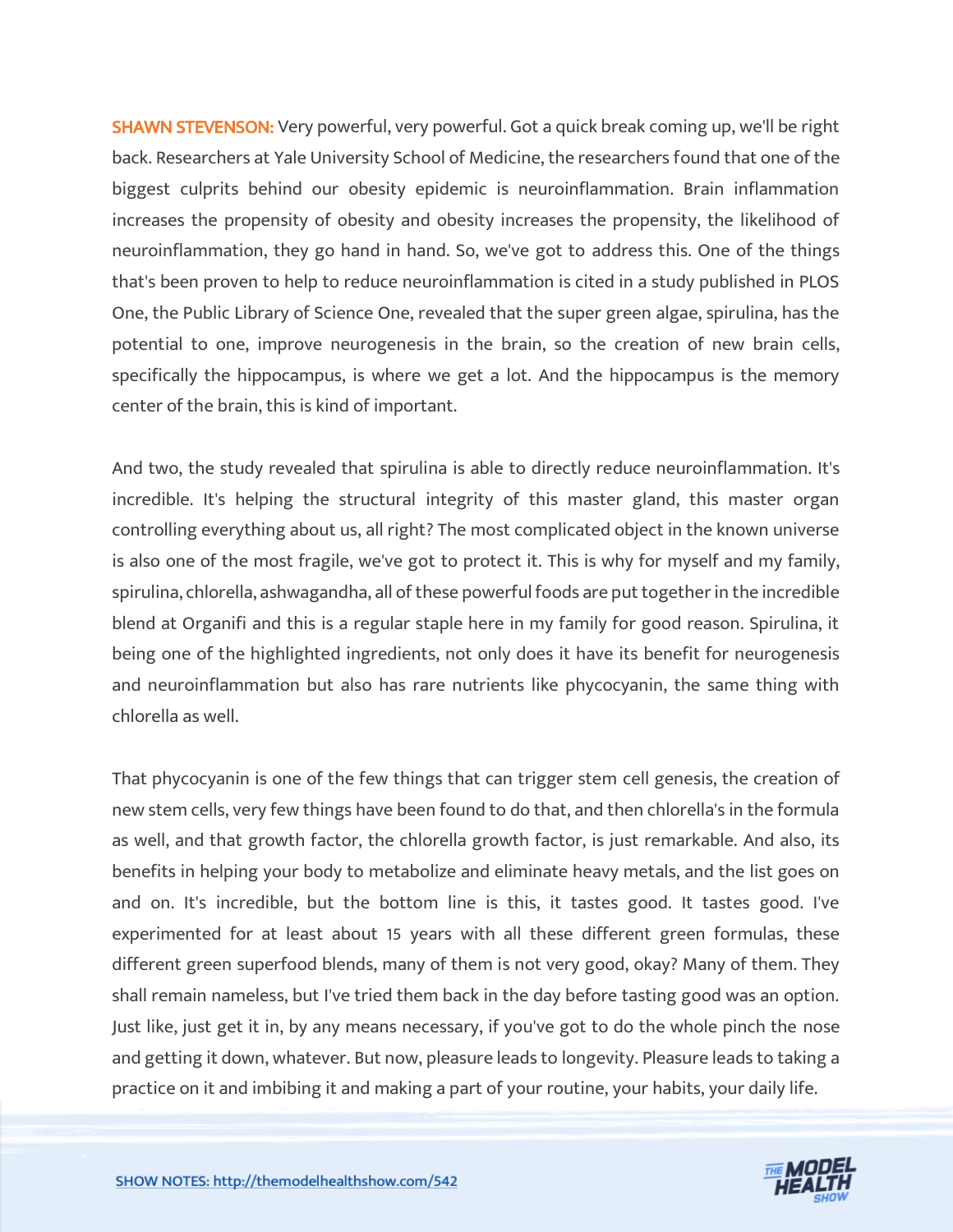So, this is why I appreciate the fact they've created a formula that actually tastes good, all organic, cold process, so you actually retain and get the nutrients that we're looking for in Organifi. So, pop over there, check it out, it's organifi.com/model. That's O-R-G-A-N-I-F-I.com/model. And you get 20% off, 20% off their green juice formula, their red juice formula, and also their gold as well. So, they've got some incredible blends, all done the right way, with integrity, again, organic, low temperature-processed, and yummy. Alright. Organifi you got that yummy, yummy. Organifi.com/model. And now back to the show.

Now, this might be one of the most remarkable parts of the book, again, we've already talked about so many remarkable aspects here, but you are eating pig feed. This information here is just mind-blowing. Let's talk about that.

MARK SCHATZKER: Well, I talked... Yes, nutritional mismatch is one of the pillars. But I started to ask the second question, which was, Let's go back and look at fortification, let's look at enrichment. 'Cause, it was a really successful policy, it was also kind of interesting, there was just this tiny, tiny, tiny subset of the American population that had Pellagra, but all of a sudden everybody starts to get niacin and thiamine and riboflavin in bread, in donuts, in cereal. Was there some unforeseen consequence? And I'll be the first to say on the surface, that sounds nuts, I'm talking about vitamins. Aren't vitamins like the healthiest most wonderful thing in the universe? They have the word vital in them. We talk about consuming empty calories 'cause they don't have vitamins. Vitamins are good for you.

Well, is it always that simple? 'Cause the interesting thing is when you look at that Southern diet, that those Southerners were literally starving on, it had lots of calories, they were eating grits, which is to say cornmeal, pork fat, and molasses, you got carbs, fat, and sugar. And they were starving. How's that possible? It's because calories on their own are empty. What they need is the B vitamins to metabolically enable them. So, you could eat 5000 calories a day, if you don't have the B vitamins, they will go right through you. There will be zero energy in them. That's why we talk about the wholeness of food. We're not machines, we don't just require energy, we required food in its dimensional wholeness. Well, that means that these vitamins play a role in calorie metabolism.

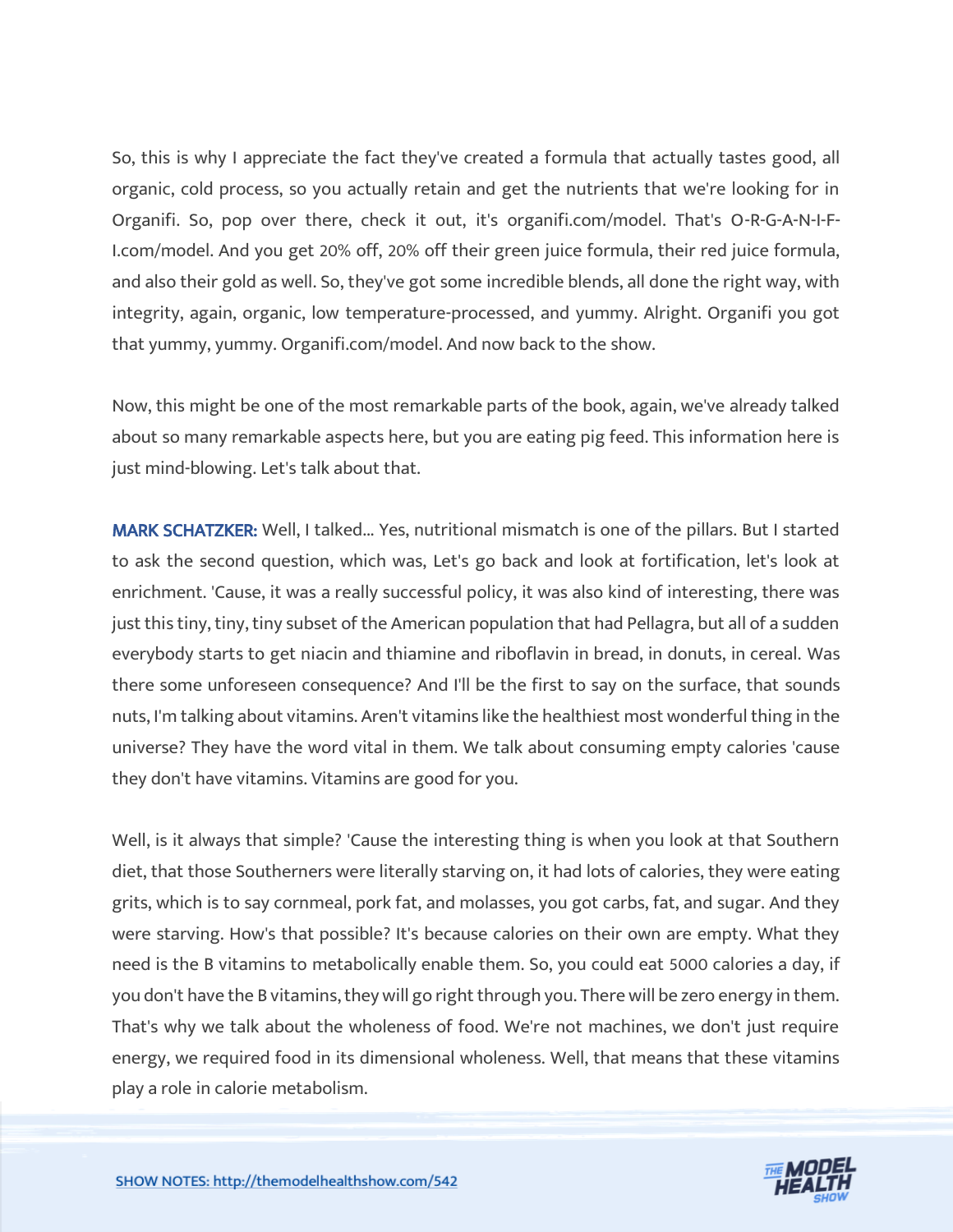So now let's fast forward the clock to the 1950s, and let's talk about pig farming, because pig farming is a commodity business, you get paid by the pound, so it's in the farmer's interest to get those pigs in and out as fast as possible. And what does the farmer want to do, they want to get it big and fat quickly. Well, in early 1950s farmers knew, if you want to get your pigs big and fat quickly, what do you do? You feed them corn and soy, and that's like rocket fuel, they put on the pounds, but you can only feed them so much. If you feed them too much corn and soy, they get a pig version of pellagra. It is a nutritionally incomplete diet. So, farmers back then knew that you had to send your pigs up to pasture to eat things like alfalfa. These were the glory days of food; all the pork was pastured pork. Well, the discovery of B vitamins changed everything, because now you could give your pigs that rocket fuel feed, and instead of sending them out to pasture or bringing them cut alfalfa, you just sprinkle in this dusting of B vitamins and they can just eat that rocket fuel all day, and their growth curve took off. This changed farming forever.

We talk about confinement farming and CAFOs and keeping animals in close quarters and feeding them what we feed them. This would not have been possible without the discovery of vitamins. Vitamins meant pigs didn't need to eat all that green stuff that's good for them, they could just get the vitamins in their feed, and they got bigger and fatter, faster than ever before. Well, that's pigs, we're humans. And what's our problem? We get bigger and fatter, faster than ever before, and what did we do? We started adding B vitamins to our processed carbs. So, I asked the question. Maybe that wasn't a good idea.

**SHAWN STEVENSON:** Oh my gosh. This here, again, we're wondering why or how is this even possible? And we look at the nature of farming today, one of the interesting things, I've talked about this a couple of times, there was a big spill that took place on a US road, and all of these Skittles just came out across the highway. And the news who was reporting that these Skittles were on their way to be delivered to some cattle farmers, alright, this was going to be used for our cattle feed. And one of the videos that I actually attached to my show and we'll put that for everybody here as well, was demonstrating that these farmers were literally just giving this slop with candies, wrapper and all, and a mixture of all kinds of, it looks like strands or maybe a little bit of hay, but it's also enriched as well, so they're adding this enrichment to this feed,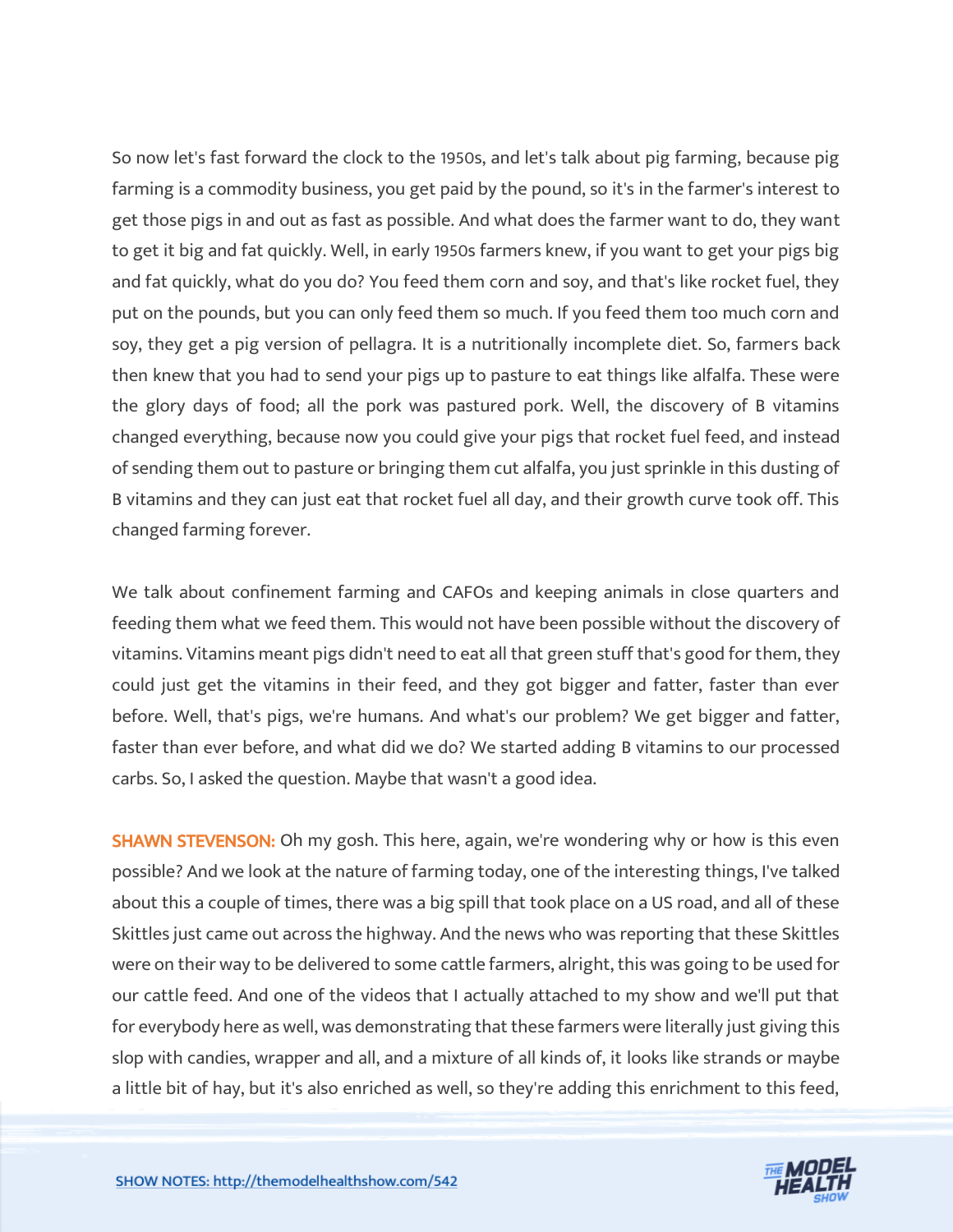and they're like, "Yeah, the cows love it. They're doing great." Of course, there's antibiotics in there as well.

MARK SCHATZKER: Yeah, and the vitamin pre-mix.

**SHAWN STEVENSON:** Yeah, and so they're just adding this in and you're wondering, "Why on Earth would the cows go for this?" That there's an intelligence there as well, and so it creates this kind of superficial draw to eat things that are not actually... Without them would not actually be satiating and draw us to them...

#### MARK SCHATZKER: Exactly.

SHAWN STEVENSON: And it was kind of creating this mismatch like you've been kind of scripting out.

MARK SCHATZKER: One of the most interesting things in these old studies I dug up, is they would look at... They started to do experiments, of course, to see which diet is best, and one of the most interesting ones, they had four groups of pigs, half of them were in confinement and half of them were on pasture. And then within those two groups, some had access to a mixed ration, which is to say those vitamins are blended in with the carbs and protein, and some had a free choice diet, which is to say they got the corn in one trough, and they got the vitamins over in another trough, and the most interesting thing was the pigs on pasture, that had the free choice diet, well, they ate corn, no surprise there, but they also gained the slowest of all the pigs but they didn't eat much of that vitamin supplement, they ate Alfalfa. The pigs that got their vitamins mixed in didn't. So, there's this idea that when we start to put these nutrients in food, it actually switches off that appetite that might make you say, "I want to go eat something... This thing over here," which might be a really healthy thing. So, when we murk around with these things, we think we're so smart but we're not. We don't understand the inner brilliance of how the brain really works, and we think we're doing good and we're actually causing harm.

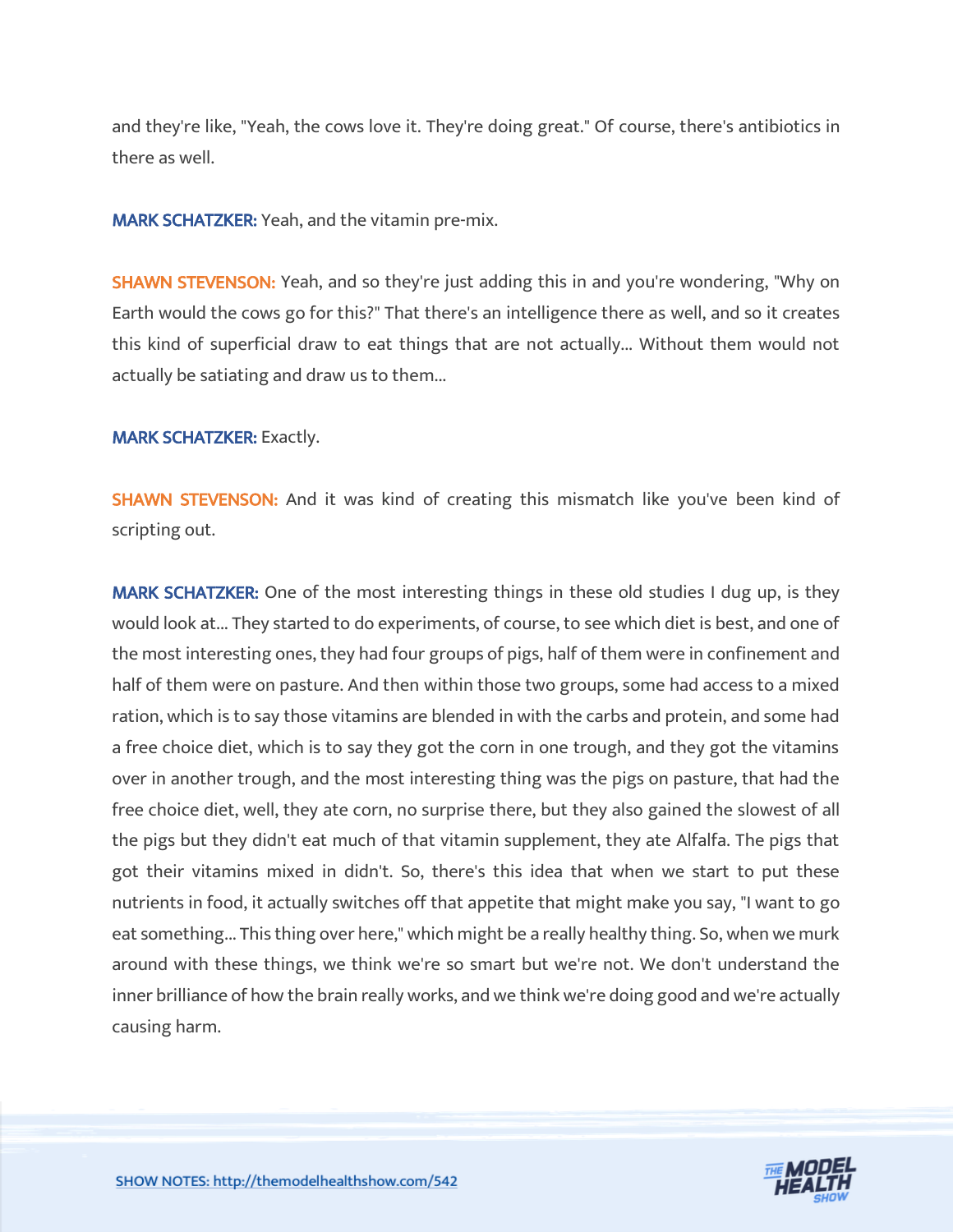**SHAWN STEVENSON:** This is such a powerful insight. There's so many powerful insights but just this one, you just mentioned this, I don't want to gloss over it. We would likely have a draw towards a certain food, a diversity of different foods, just naturally, we would have an inclination to go and, "Let me go and grab some of this, let me grab some of these apples over here. Let me grab some of these walnuts," whatever the case might be, but those signals, those things that kind of catapult us, in a sense, or urge us, nudge us, to going and investigating and trying those foods, tasting those things, those can get silenced in a sense through this enrichment process. And now when left to our own devices, like with these pigs, when we have the opportunity to experience a life, in its natural form, there might be a tendency towards doing that, and so this leads to my final question for you today, because listen, you've packed so much into this already, I want to make sure that folks get the book. Can we fix this is? Is the intelligence in our body still there? Can we fix this and actually get to a place of health and a healthy association, and a connection with our food again?

MARK SCHATZKER: Yeah, I think we can, and I think it's a complicated question. I think it takes a long time for us to do what... To got where we got, so it's not something you can fix overnight. I think it's really important. If you're going to try and eat healthily, you got to eat real food. I'm not the first to say that, but here's the thing, you got to eat like an Italian, which is to say, you've got to love food. Look at each meal as an opportunity to explore the richness and deliciousness and awesomeness of food. Food tastes delicious for a reason and the pleasure that it gives you is a good thing, don't be afraid of it. It's like any relationship, like a relationship with your spouse, it should give, it should be wonderful, it's something you should look forward to, not something you're frightened of, and something that leaves you in a state of anxiety. And there is science that tells us that the pleasure of food is important, and this is what I'll leave you with, is this experience I had in Germany at a lab, a fascinating women named Anja Hilbert, who deals with some of Germany's most troubling cases of disordered eating.

And she has a lot of patients that have binge eating disorder, and this is wanting and craving at its worse, these people will eat to the point where they're physically uncomfortable. Well, she understands eating through the language of pleasure, through wanting and liking, and she brought me... Brought me into this therapy that really brought to light how it feels, how these states feel, and what foods are associated with them. So, the first thing she did is she made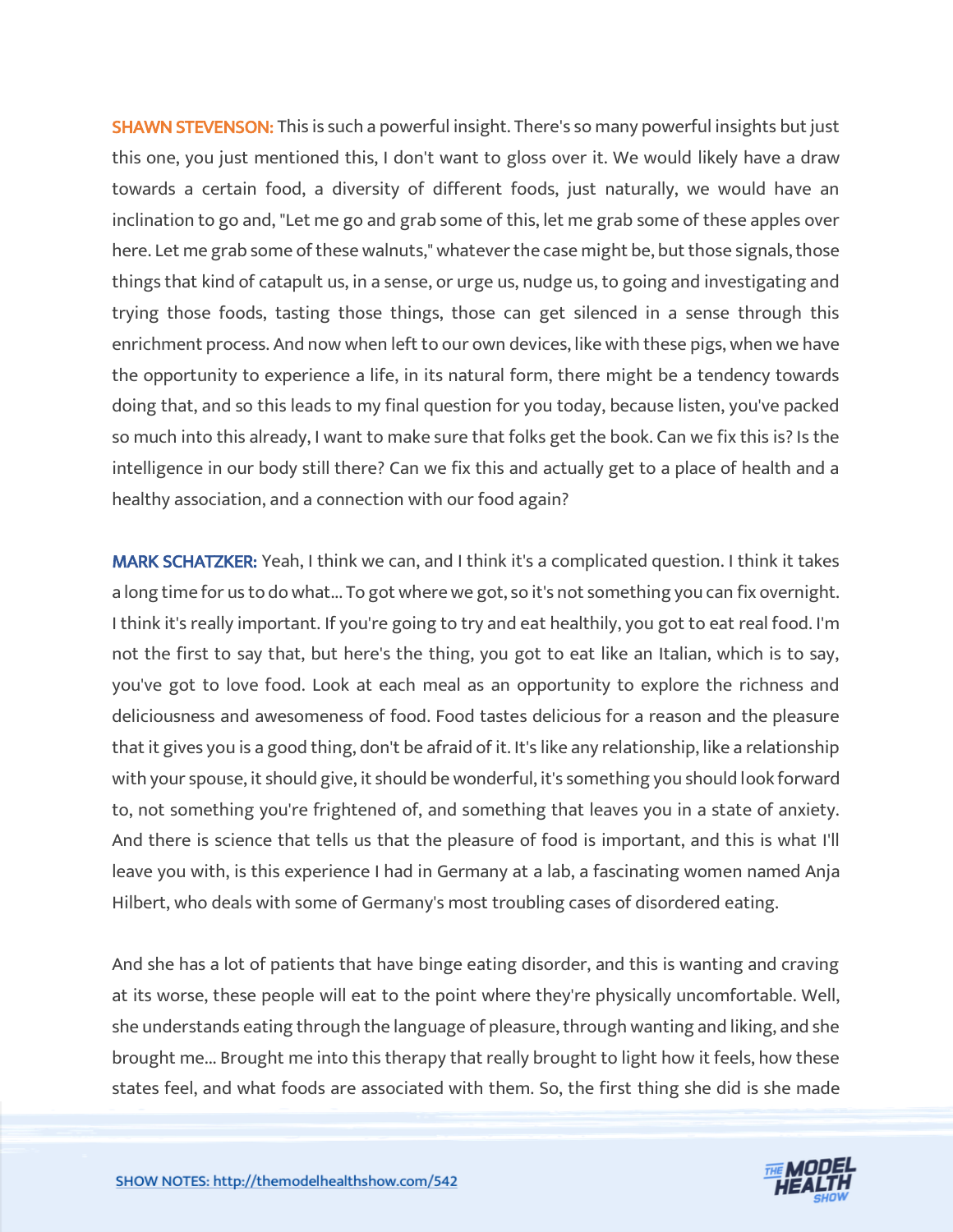me experience craving, and she gave me two potato chips, and I like chips, we all do this thing with chips where you just start to eat them and eat them. So, I'll eat chips, I would never tell you that chips are my favorite food. I don't have any memory of eating a great bag of chips. I can tell you about great steaks I've had, great peaches, great peach cobbler, great bottles of wine, I can't name a single bag of chips I ever ate, but we eat chips. Well, she gave me two chips, and she said, "You can't eat them. You can nibble them, you can smell them, you can rub them together." And I thought it was silly, but very quickly, I was absolutely overcome by craving, I wanted to eat these chips so bad.

She said, "Throw those out and do it again," and it got even worse, it was like pain, this was a really unpleasant state. And it made me realize that some foods just have this grip over us, then she did something fascinating, she said, "Okay, get rid of the chips. Now, take a square of dark chocolate." She gave me the square of dark chocolate, surrounded with biscuit center, and she said, "just pop that in your mouth, and let the heat of your body melt it," and this was such a different food experience, this chocolate took me on a journey. I closed my eyes, and I was the passenger, and this tiny little chocolate just gave me so much pleasure, and I wasn't sitting there thinking, "I want to shove as much chocolate in my mouth as possible," I just let the chocolate do its thing. What's amazing is that Anja Hilbert uses this therapy with people who have binge eating disorders, when they are overcome with these volcanic desires to eat, eat, eat.

She says, "Just pop a very fine chocolate in your mouth." And these chocolates can deliver so much pleasure, it extinguishers the craving for food, so that tells us how important it is that food gives us pleasure. We did not evolve to be nutritionists, to get into arguments about ketosis and protein and insulin, we evolved to eat real food and to experience the pleasure of it. That is how our brain relates to the environment, that is how we eat what is good, and that is how food should be. It's how food is good for us, by providing us with pleasure, by nourishing our bodies.

SHAWN STEVENSON: Mark Schatzker, The End of Craving: Recovering the Lost Wisdom of Eating Well. Mark, can you let everybody know where they can pick up this amazing book?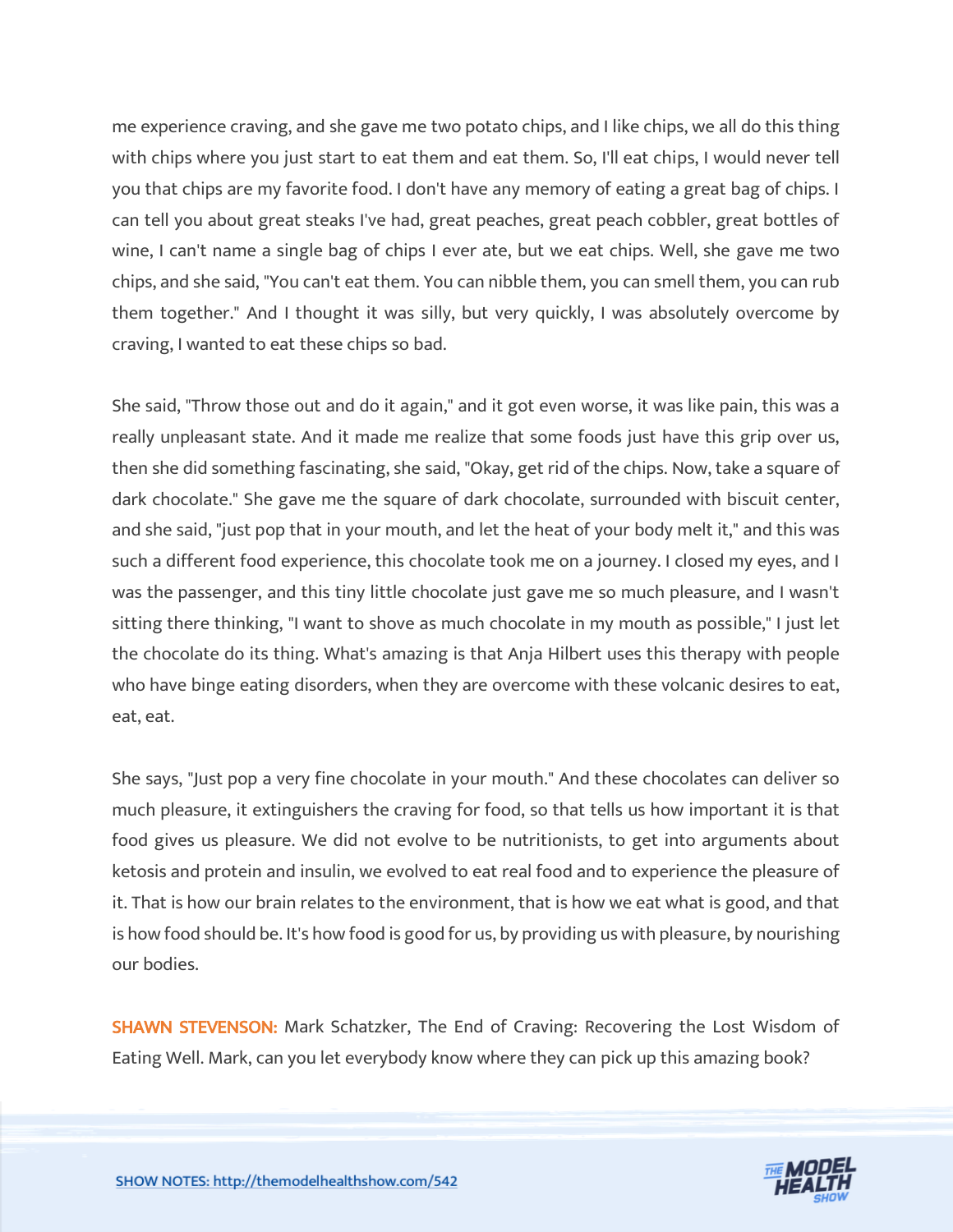MARK SCHATZKER: It's in bookstores, it's on Amazon, I hope they enjoy it as much as I enjoyed talking to you, Shawn.

**SHAWN STEVENSON:** Yes, truly a pleasure. And again, you are absolutely brilliant writer. It's a joy to read the book. And listen, I can't wait to see what you do next. The Dorito Effect was game-changing. This book here takes everything to another level, The End of Craving. Everybody makes sure to run right now and get yourself a copy. Mark, thank you so much for hanging out with us.

MARK SCHATZKER: Thank you. I had a great time. Thanks so much.

**SHAWN STEVENSON:** Thank you so much for tuning in to the show today. I hope you got a lot of value out of this. This is foundational information. This is foundational insights into human metabolism, human health, helping to crack the code to solve the issue of why we are in the state that we are in. As evolved as we might be, we could have fancy pants, Teslas and suicide doors, Lambos, we can have scientific calculators, alright, shot out to the Texas Instruments. Do you remember Texas Instruments? Something we were required to have, they're just like, you're going to need these calculators, and so, these big blocky calculators that could do all of this crazy stuff. We can be incredibly evolved on the surface with our technology. We have very, very long-lasting primal programming that is running the show with how we're designed.

We've taken gigantic leaps just in the past decades, as far as technology is concerned. So again, on the surface, it can look like we're living in the future, it can look like we're living in the times of Star Wars, alright? We're flying around here on cars and that kind of thing. Back to The Future, how Back to the Future was supposed to be the future that it was supposed to be before going back to the past and then going to the future. Alright, follow me. Okay, with the hoverboards. It can look like that on the surface, but we are wired to an association with our food, there is a deep intimate connection because our food becomes us, and understanding that the taste of a food, the taste of a calorie through our evolution, matched the calorie density that it delivered. The taste of that calorie matched the energy that it gave us. And as soon as we started to muddy up the waters here, this is when all H-E Double Hockey Sticks broke loose, alright?

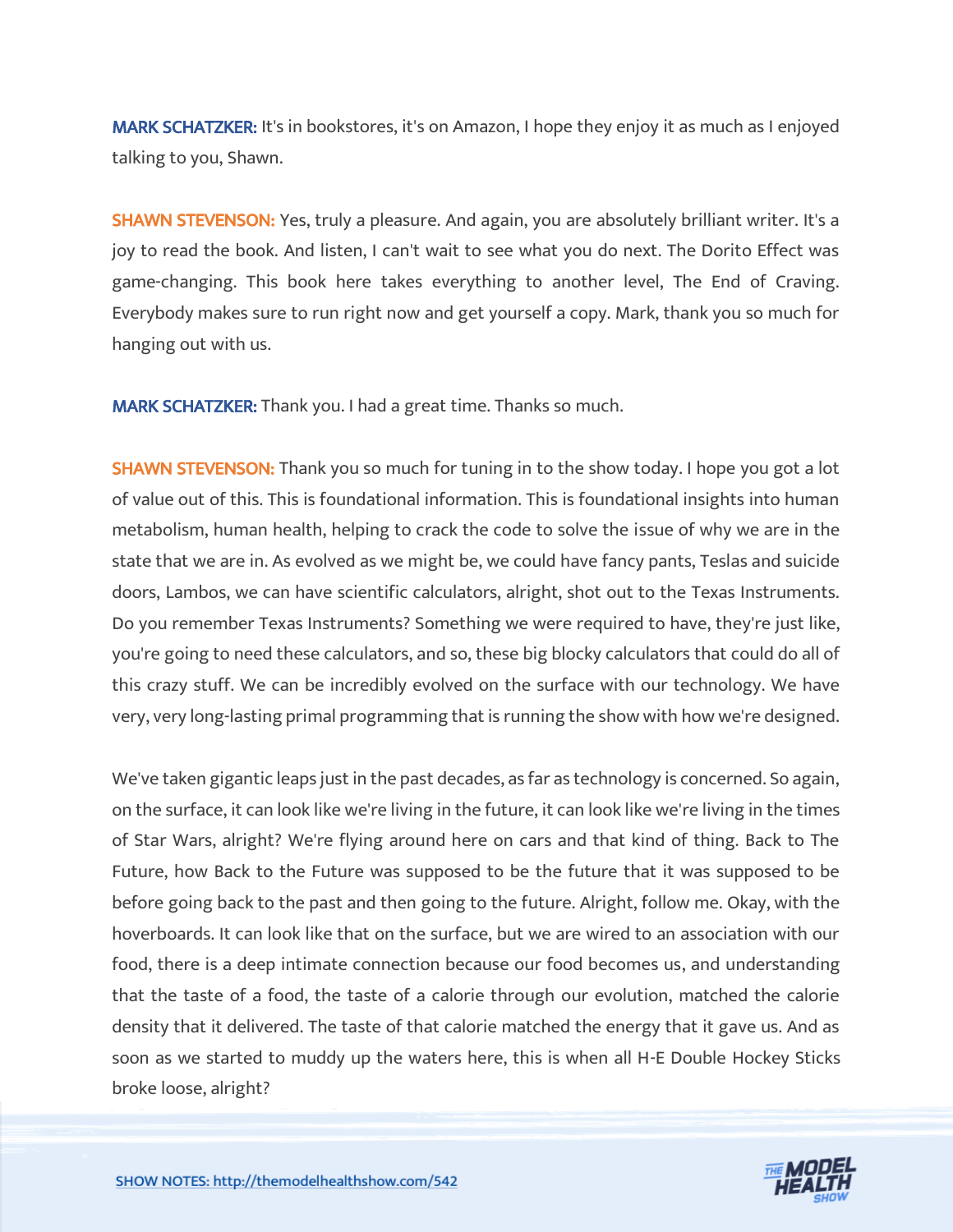Now, having these powerful insights, that food has an innate intelligence, the human body has an innate intelligence, if we don't start here, we're never going to get to where we need to be as a society. The way we've been doing things clearly has not worked, but there are individuals who are thriving throughout all of the madness that has taken place as far as our rampant, multi-epidemics of chronic disease, of heart disease, diabetes, obesity, cancer, autoimmune diseases, autism, the list goes on and on and on. The things that have continued to skyrocket despite our evolutions, despite our scientific calculators, we can calculate it. MIT, I'm still bitter about this, it was like \$100 for this freaking calculator that I used for a semester, alright? I'm clearly bitter. Alright? But we can see how we can be mistaken. On the surface, again, it looks like we know so much, but what I've been employing you to do since the very beginning of The Model Health Show is for you to have the audacity to look at the results.

Look at the world around you. How's it going? Have the audacity to look at the results. Look at what's happening in our communities, look at our own results, have the audacity to self-assess, and to be honest, is what I'm doing working? Regardless of whatever they are telling you should be doing, is it working for you? And is it working for you right now, and if that changes over time, can we have the audacity to say, "Hey, you know what? This isn't working for me anymore. Let me try something else." Alright, so to empower you with these tools, that's what we really strive to do. And again, we are just scratching the surface on what we are going to accomplish as a community, and I appreciate you so much for being a part of it. If you got a lot of value out of this episode, please make sure to share it out with your friends and family, send this directly from the podcast app that you're listening on, send it right to their phone with the little notes saying, "I love you."

And also, of course, you could tag me on Instagram and Twitter and Facebook, share this out, share this out with your followers on these platforms. You can tag me, I'm @shawnmodel on Instagram and on Twitter and @TheModelHealthShow on Facebook, alright? So, tag me, of course, and just let folks know what you thought about this episode, take a screenshot, I'd love to see that. And we've got some powerful masterclasses, and amazing guests coming your way very soon, so make sure to stay tuned. Take care. Have an amazing day, and I'll talk with you soon.